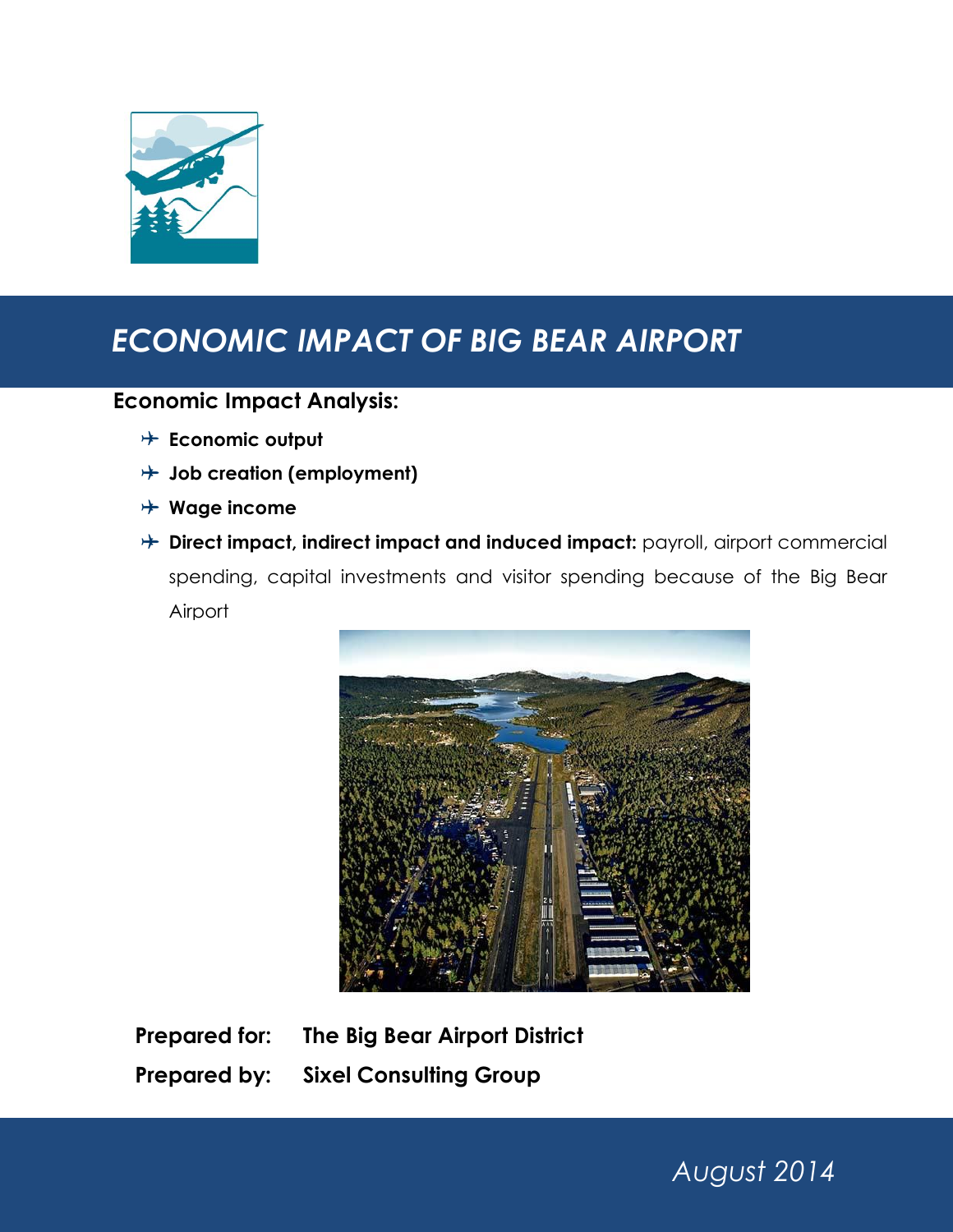

# **TABLE OF CONTENTS** *PAGE*

| <b>Executive Summary</b>                                             | 3         |
|----------------------------------------------------------------------|-----------|
| <b>Study Overview</b>                                                | $4 - 7$   |
| Objective                                                            | 4         |
| <b>Background</b>                                                    | 5         |
| <b>Area of Study</b>                                                 | 6         |
| <b>Maps</b>                                                          | 7         |
| Methodology                                                          | $8 - 12$  |
| <b>Major Research Activities</b>                                     | 8         |
| <b>Survey Data</b>                                                   | 8         |
| <b>Computer Modeling</b>                                             | 8         |
| <b>Terms and Definitions</b>                                         | $9 - 10$  |
| <b>Assumptions</b>                                                   | $11 - 12$ |
| San Bernardino County Economic Snapshot                              | 13        |
| On Airport Jobs and Labor Income                                     | $14 - 18$ |
| <b>Estimated Employment Impact of the Airport</b>                    | 14        |
| <b>Public Sector Jobs and Labor Income</b>                           | 14        |
| <b>Private Sector Jobs and Labor Income</b>                          | $15 - 17$ |
| <b>Total Airport Public and Private Sector Jobs and Labor Income</b> | $17 - 18$ |
| Airport User Fees, Rentals, Leases and Fuel Sales                    | $19 - 21$ |
| <b>Airport Facility User Fees and Rental Fees</b>                    | 19        |
| <b>Jet and Aviation Fuel Purchases</b>                               | $20 - 21$ |
| <b>Airport Commercial and Capital Spending</b>                       | $22 - 24$ |
| <b>Airport Located Commercial Spending</b>                           | $23 - 24$ |
| <b>Airport Located Capital Spending</b>                              | 24        |
| <b>Big Bear Area Visitor (by Air) Economic Impact</b>                | $25 - 28$ |
| Key Assumptions for Visitor (by Air) Economic Impact                 | 26        |
| Visitor Hotel/Motel Economic Impact Estimate                         | $26 - 27$ |
| Visitor Non Hotel or Rental Car Economic Impact Estimate             | $27 - 28$ |
| <b>Total Visitor Spending Economic Impact Estimate</b>               | 28        |
| <b>Total Big Bear Airport Economic Impact</b>                        | $29 - 30$ |
| Summary                                                              | 31        |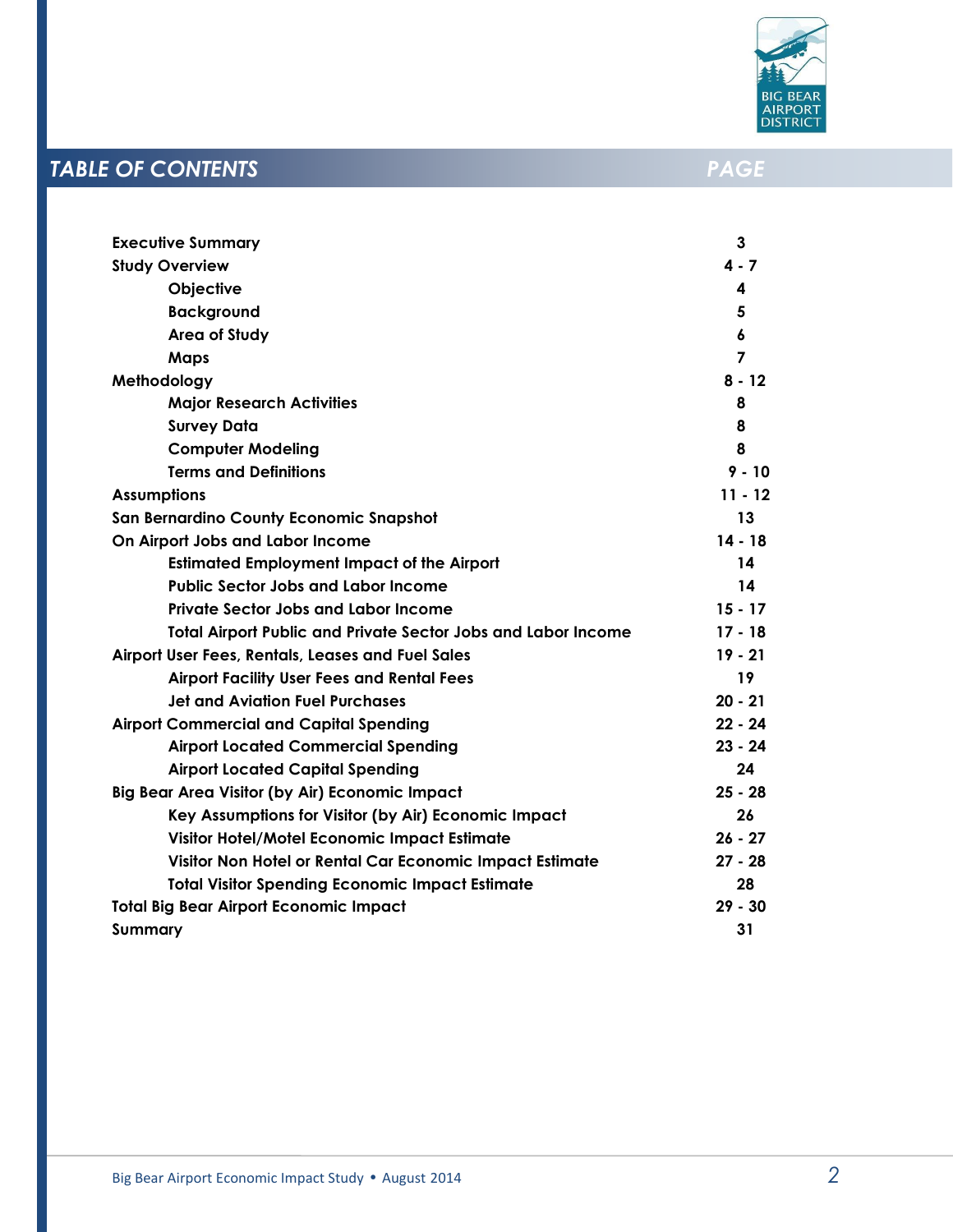

# *EXECUTIVE SUMMARY*

This economic impact study, conducted by Sixel Consulting Group, Inc., was commissioned by the Big Bear Airport District. The purpose of the study is to determine the local economic impact of the Airport upon the immediate region around the airport. Simply put, this economic impact study quantifies economic activity in San Bernardino County, California, that would not occur in that area absent the Airport.

Knowing and understanding the economic impact of an airport is beneficial in many ways. It allows for a better understanding by the community and its leaders of the airport's contribution to the local economy. It can also guide Airport Management and Community leaders on economic and spending questions related to Airport.

This report estimates that, at its current level of economic activity, the Big Bear Airport has the following local economic impact:

- $\triangleright$  The Big Bear Airport is responsible, directly or indirectly, for some 63.9 local full time equivalent (FTE) jobs with an annual labor income of \$2.224 million.
- $\triangleright$  The Airport generates a total annual economic output of \$8.377 million.
- 38 on-Airport jobs have an annual labor income of \$1.62 million.
- $\triangleright$  The Airport creates another 25.9 local area FTE jobs from indirect or induced economic impact effect.
- On-Airport entities had an estimated \$902,977 in commercial (non-labor) spending in 2013. An estimated \$306,175 of this was spent locally and this spending generated \$204,671 in local economic output.
- $\triangleright$  Airport located entity capital expenditures totaled an estimated \$320,461 in 2013.
- $\ge$  In 2013, the Airport was an entry portal for an estimated 1,473 visitors to the Big Bear region. The estimated local spending of these visitors created \$312,907 in total economic output.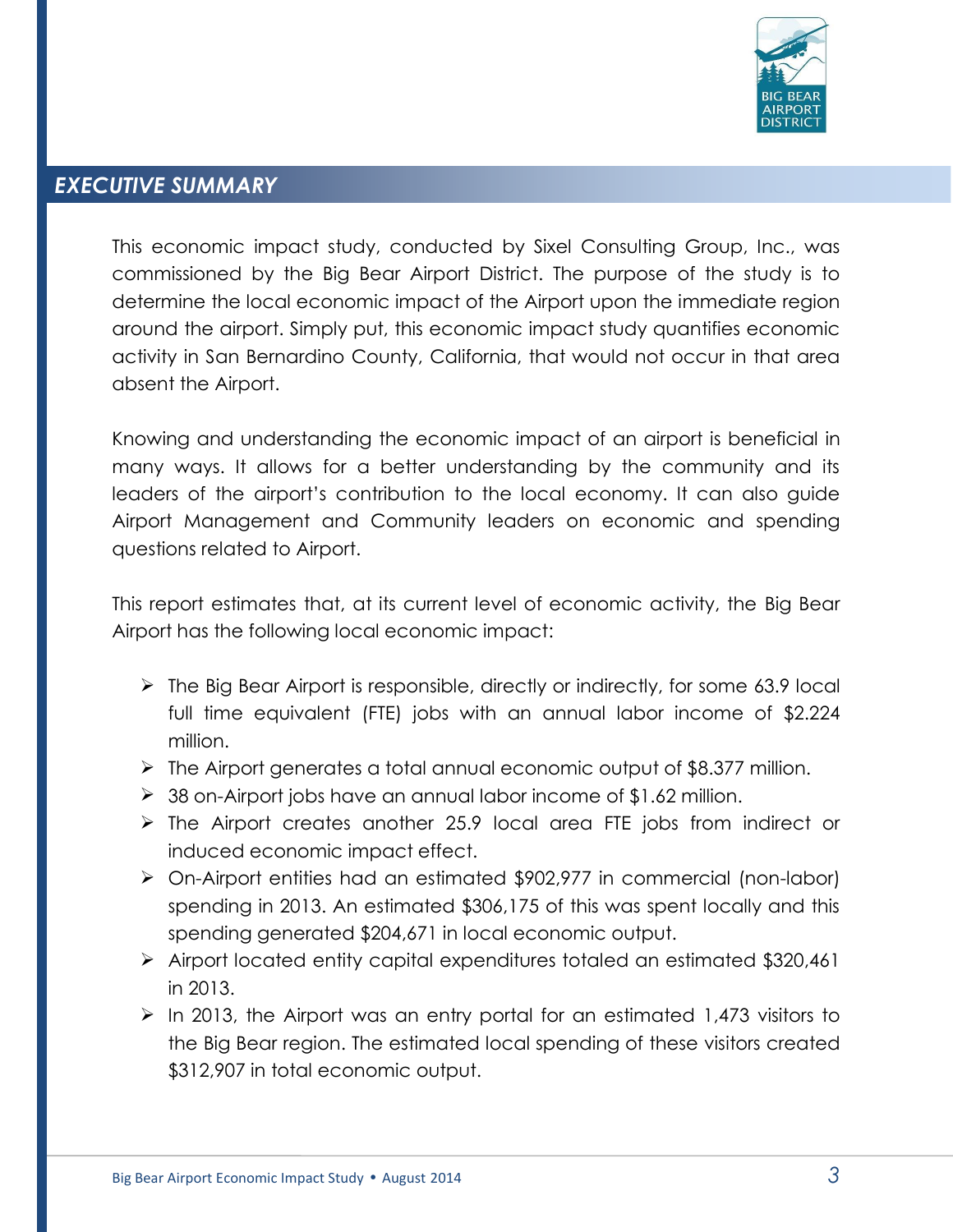

# *OBJECTIVE*

This economic impact study estimates the annual local economic impact of the Big Bear Airport. This impact is estimated in terms of creation of jobs and commerce and the indirect and induced effects of those jobs and commerce on the local economy.



This study quantifies local economic activity that would not occur save for the existence of the local Airport. This activity is measured in the following terms:

- $\triangleright$  Job creation (employment)
- Commercial spending by Airport businesses and Airport Administration
- $\triangleright$  Capital expenditures by Airport business and Airport Administration
- $\triangleright$  Economic impact of visitors brought to the area by Big Bear Airport

Three types of economic impact measured:

- Direct impact, economic activity occurring directly at, or as a result of, airport economic activity;
- $\triangleright$  Indirect impact, activity resulting indirectly from airport activity;
- $\triangleright$  Induced impact, activity driven by payroll dollars from both direct and indirect activity.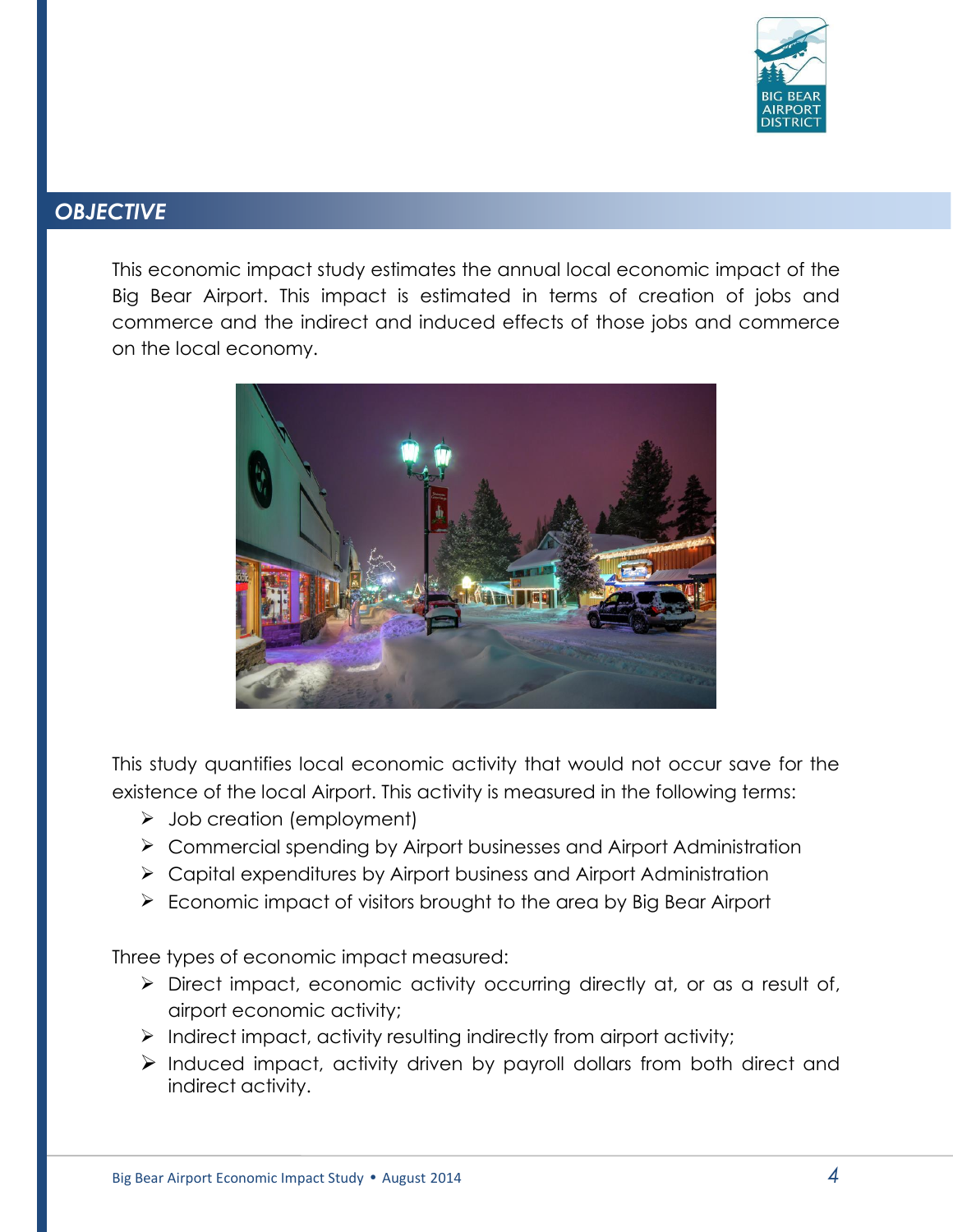

### *BACKGROUND*

Big Bear Airport [\(FAA](http://en.wikipedia.org/wiki/Federal_Aviation_Administration) code L35) is a public [airport](http://en.wikipedia.org/wiki/Airport) located in [Big Bear Valley](http://en.wikipedia.org/wiki/Big_Bear_City,_California) of [San Bernardino County,](http://en.wikipedia.org/wiki/San_Bernardino_County,_California) [California,](http://en.wikipedia.org/wiki/California) [United States.](http://en.wikipedia.org/wiki/United_States) The Airport is operated by the Big Bear Airport District. The Airport opened in March of 1943, and covers an area of 117 acres. Its single runway (8/26) is 5,850 X 75 feet. The Airport is at an elevation of 6,752 feet. Runway 26 has a published instrument approach.

The Airport has a restaurant, a rental car agency and a Fixed Base Operator. Almost 30,000 annual take offs and landings occur at the Airport, with about 56% being transient general aviation aircraft. A total of 166 aircraft are based on the field; 159 single engine, 3 multi-engine, 1 civilian jet



and 1 glider and 2 helicopters. The Airport is located in Los Angeles Air Traffic Control space and the designated Flight Service Station is Riverside.

#### *The Airport is an economic engine for the immediate region.*

The Big Bear Airport District has commissioned Sixel Consulting Group, Inc., to estimate the annual economic impact of the airport. An understanding of the Airport's economic impact can guide community decisions about airport and air service related policies. Most of the 166 based aircraft are owned or operated by residents of San Bernardino County. Transient general aviation aircraft arrive and depart from all over California as well as nearby states especially Arizona and Nevada.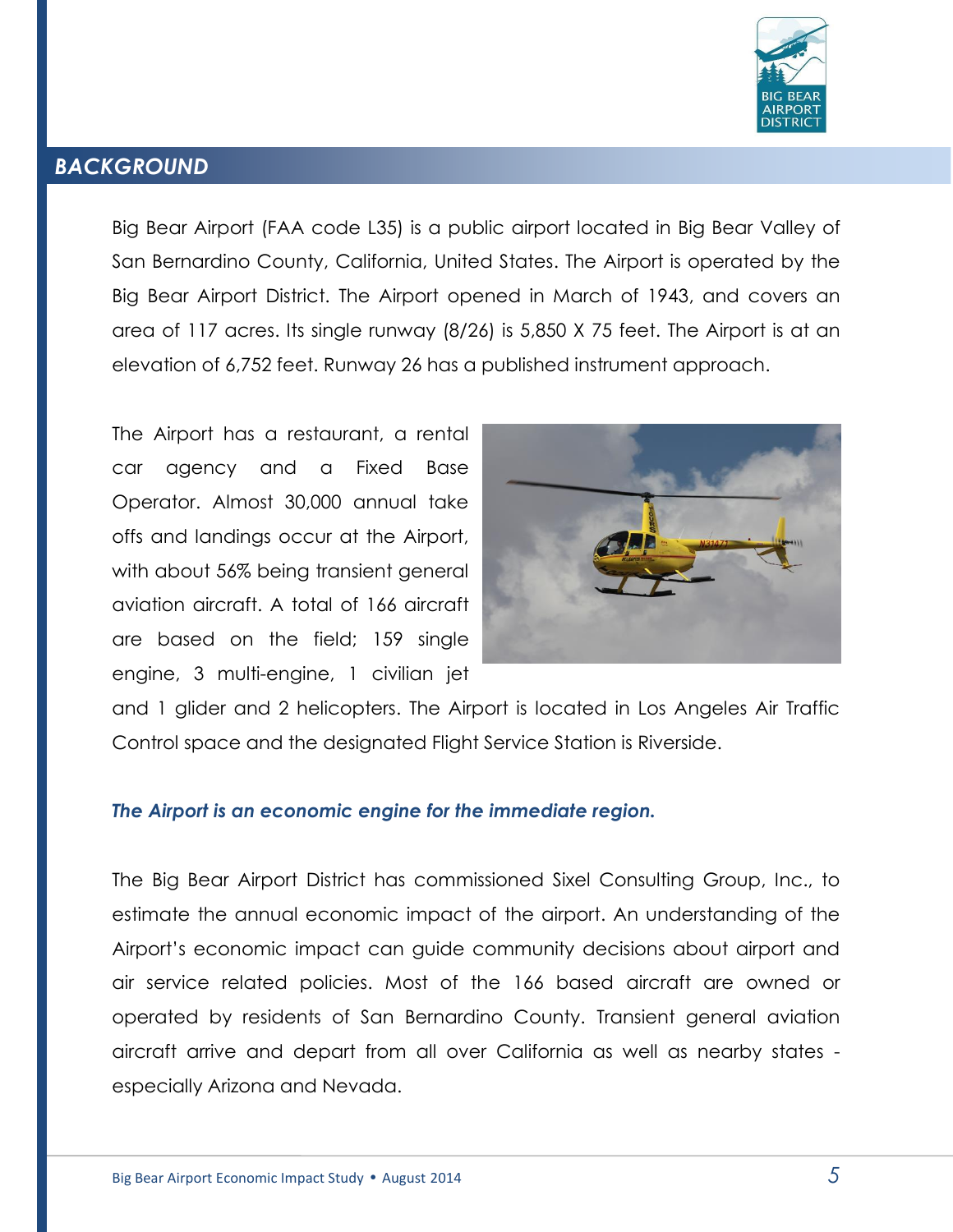

#### *AREA OF STUDY AND MAP*

Economic impact from job creation and increased economic activity near an airport typically has an impact upon a much smaller and more localized area than the air service catchment area or the air cargo area or general aviation area outlined above.

For this study, Airport related economic impact is calculated based on San Bernardino County economic data. The Airport is located in that county, which is the largest county in the United States by geographic size. The county is larger than each of the nine smallest states of the Union; is larger than the four smallest states combined, and larger than 71 different sovereign nations. It is important to note however, the physical size of a county is much less of a factor then the actual economics of the county.

In this case, the county's population exceeds 2,000,000 and almost all of that population is located in the far western and southwestern corner of the county, directly west of Big Bear Airport. The county extends north of Big Bear over 100 miles and east of Big Bear all the way to the Nevada state line. Most of this terrain is desert and has very little resident population.

This study of the economic impact of the Big Bear Airport is based on San Bernardino County economic data.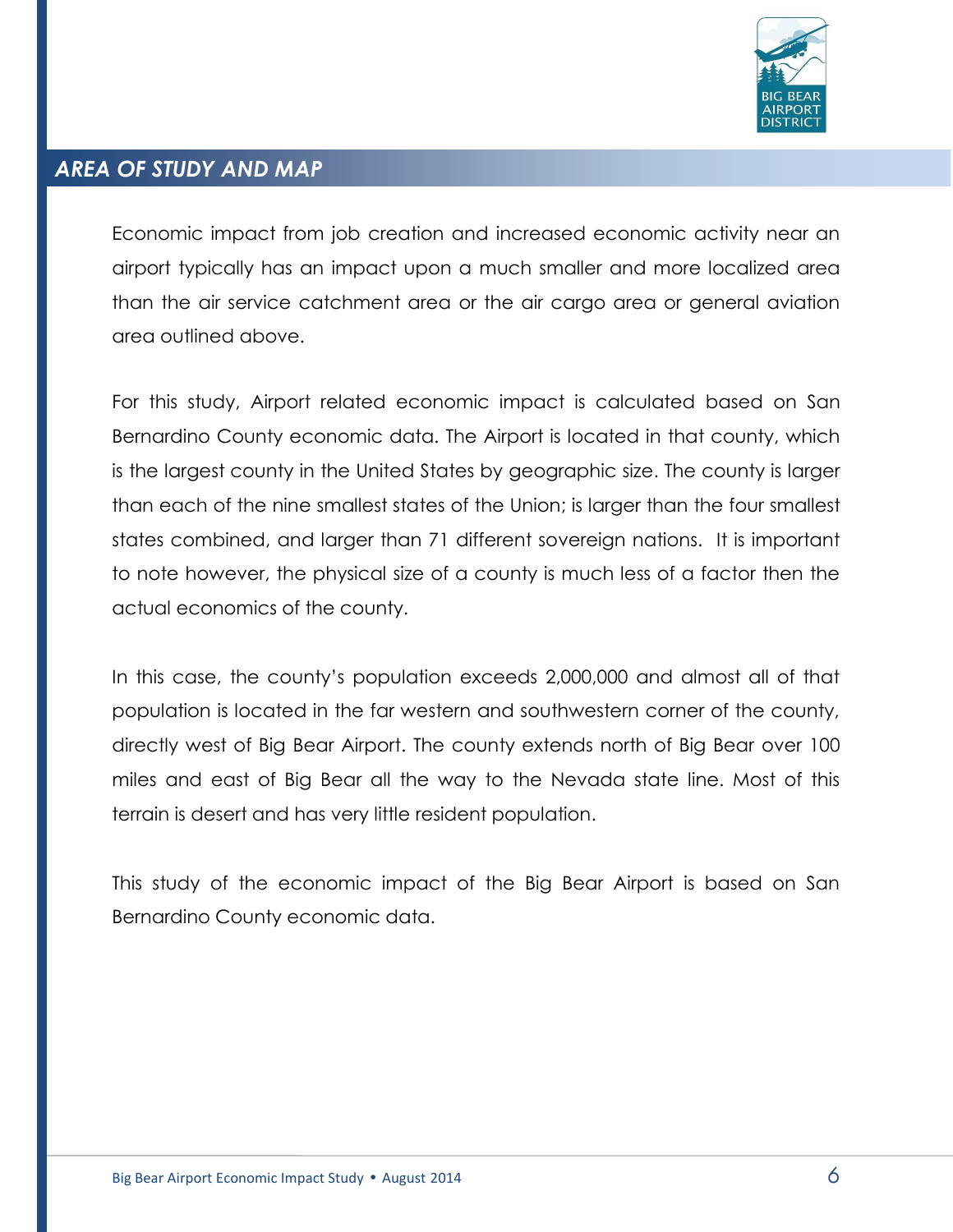



## *Big Bear Airport and San Bernardino County*

# *Big Bear Area Zip Codes*

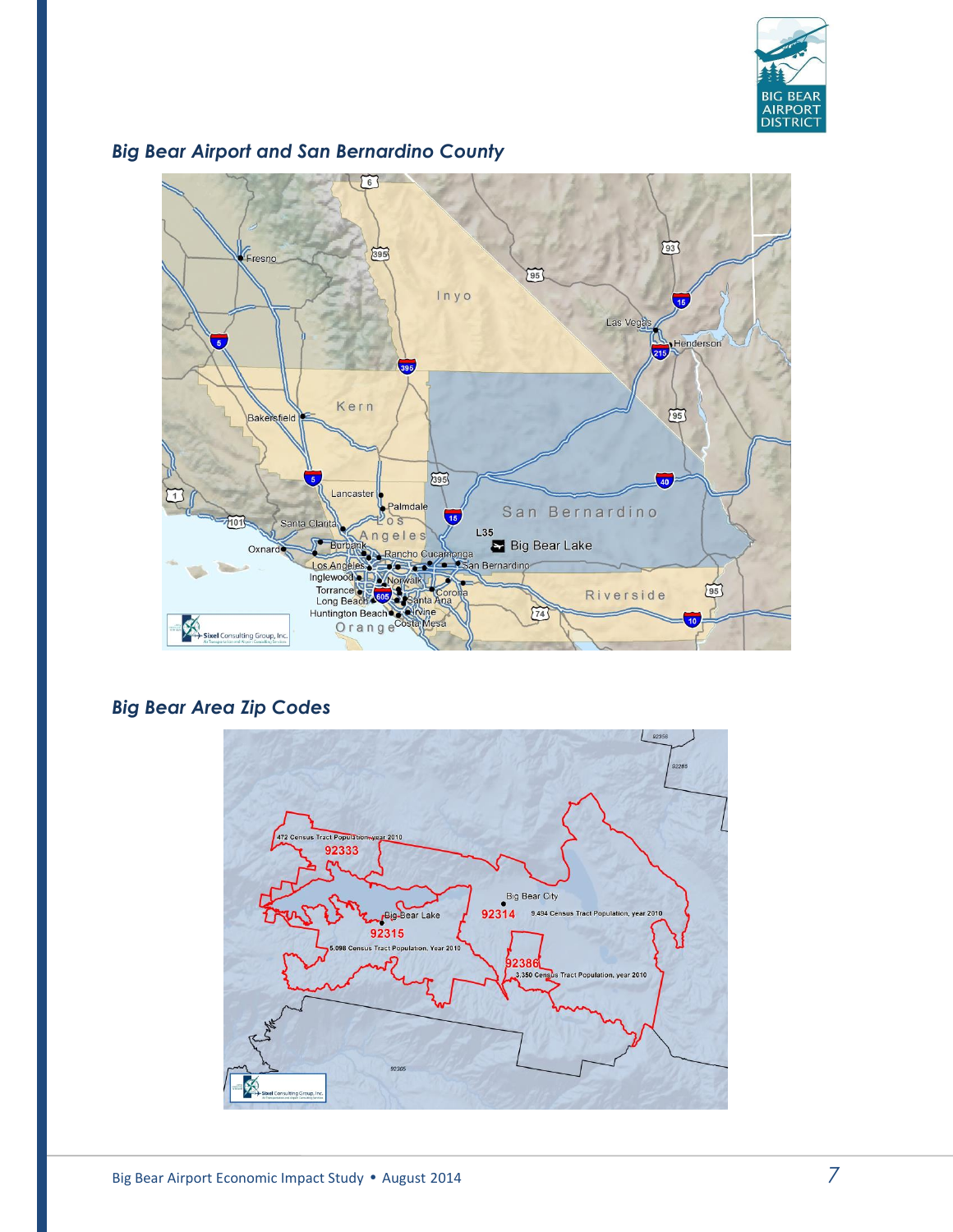

# *METHODOLOGY, TERMS, DEFINITIONS AND ASSUMPTIONS*

#### *Major Research Activities*

Several steps are involved in the economic impact estimation process. Among the most important are survey data collection, visitor traffic and spending pattern estimates, and computer modeling.

#### *Survey Data*

Total direct employment, ongoing business spending patterns, and payroll and related tax estimates associated with the Airport and all of its economic functions, were estimated by surveying Airport tenants. This survey was completed in April of 2014.

#### *Computer Modeling*

To compile all economic activity related to the Airport's many economic activities and to project its overall economic impact, Sixel Consulting Group used the Impact Analysis for Planning (IMPLAN) computer program. Developed and produced by the Minnesota IMPLAN Group, Inc., this computer program is recognized as the industry standard for economic impact analysis. It is commonly used by consultants (in and beyond the aviation industry), city planners, academics, and other researchers. The model draws on US Bureau of Economic Analysis data and the survey data inputs discussed above to forecast the impact of any measureable economic activity or change, within a defined community.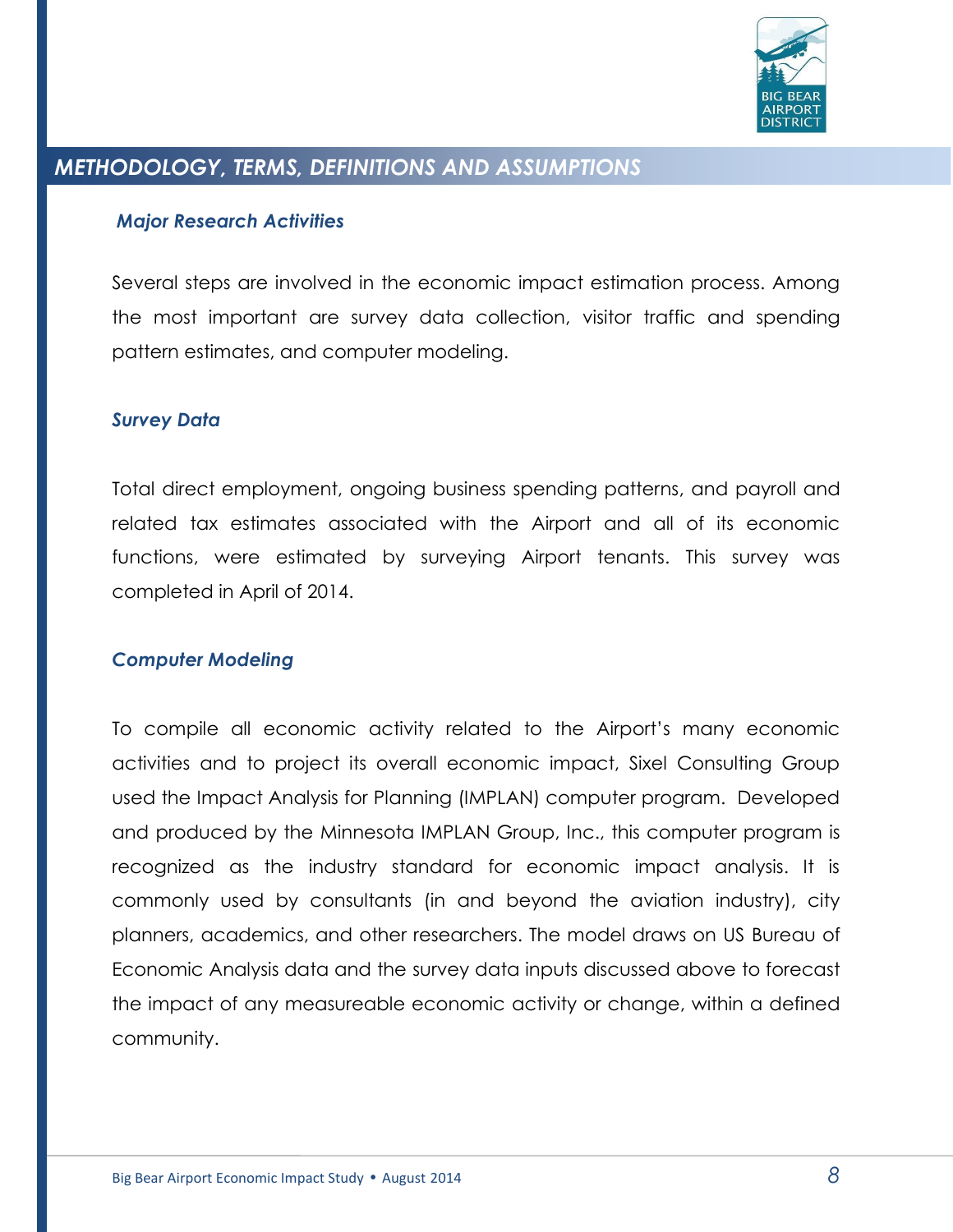

IMPLAN computer modeling considers three types of economic impacts with each measured as a combination of sales, employment, and wages. The three types or layers of economic impact are: direct, indirect and induced.

#### *Terms and Definitions*

Terms and definitions commonly used in this report include:

**Airport Economy** – Economic activity at the airport including, jobs, business purchasing and consumer spend.

**Full-Time Jobs (Full-Time Equivalents FTE)** – A full time job is typically considered to be year round and 40 hours per week. Survey respondents were asked to report employment in FTE equivalents to compensate for part-time employees.

**Labor Income** – The sum of payroll and benefits paid to workers.

**Value Added** – The incremental increase(s) in economic production or dollars with each stage of production or round of spending.

**Output** – The quantity of goods and services created in an economic cycle.

**Direct impact** refers to the economic impact generated on-site. This includes, for example, employment, payroll, and local expenditures of all organizations located at the Airport.

**Indirect impact** refers to the off-Airport economic activities and impacts that are driven by on-Airport dollars: the payroll driven local spending of people who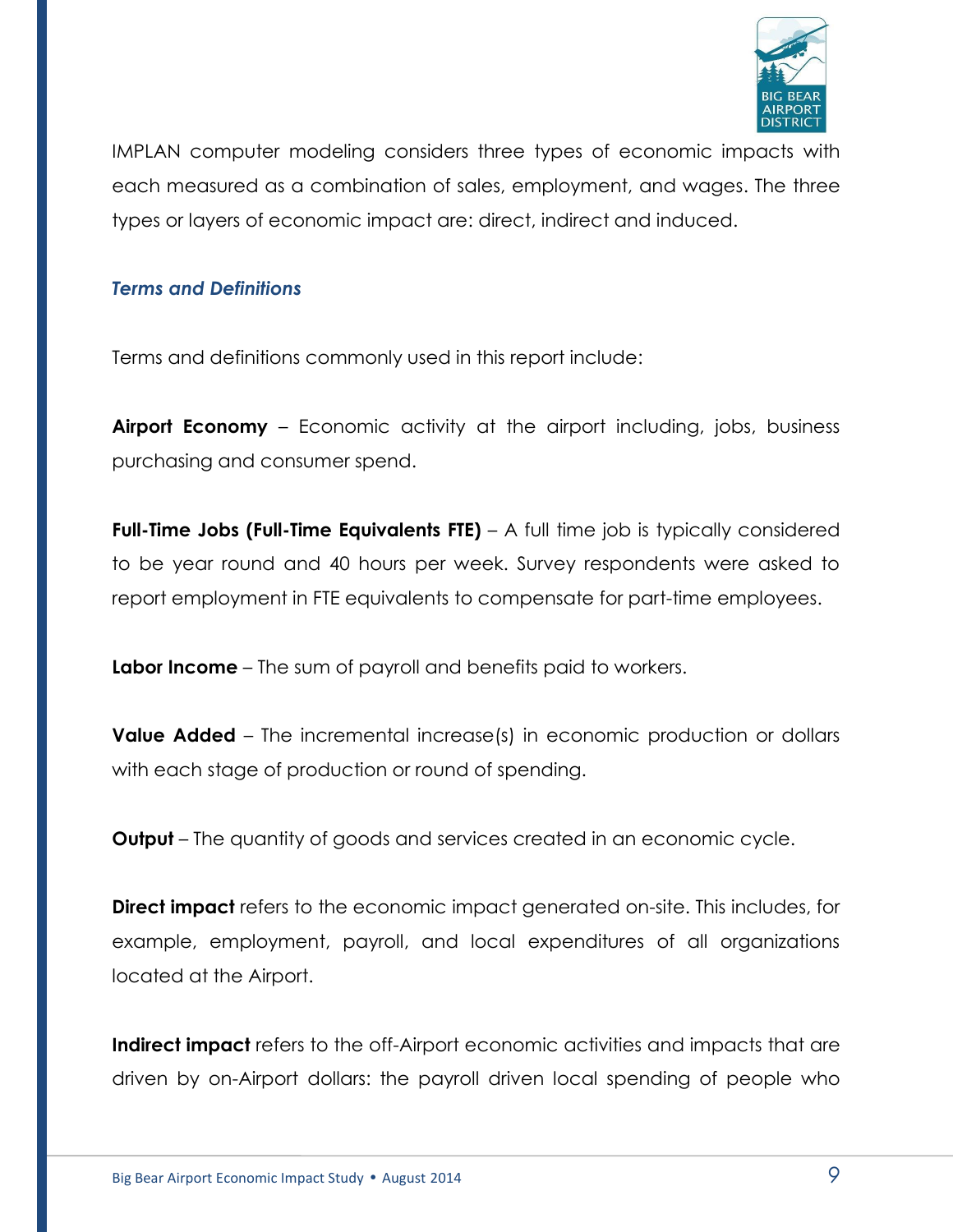

work at the airport, the commercial spending of airport business and the Airport administration and the off-Airport spending of Big Bear area visitors brought to the area by Big Bear Airport air service.

**Induced impact** relates to the off-Airport economic benefit derived downstream and beyond the combined direct and indirect impacts. Put simply, induced impact is the income generated by subsequent spending downstream and, therefore, is generally known as the "multiplier effect." It could refer to the employment and expenditures generated by industries supplying services or goods to organizations that derive business from Airport on-site businesses, for example, jet fuel providers, office supply companies, and local restaurants adding employees because airport job holders are dining out.

# The Airport's Economic Impact



**State and Local Taxes** – The sum of sales, property, motor vehicle, severance, corporate, corporate profit, income and other state and local taxes.

**Federal Taxes** – The sum of social, excise, custom, corporate, corporate profit and personal income and other federal taxes.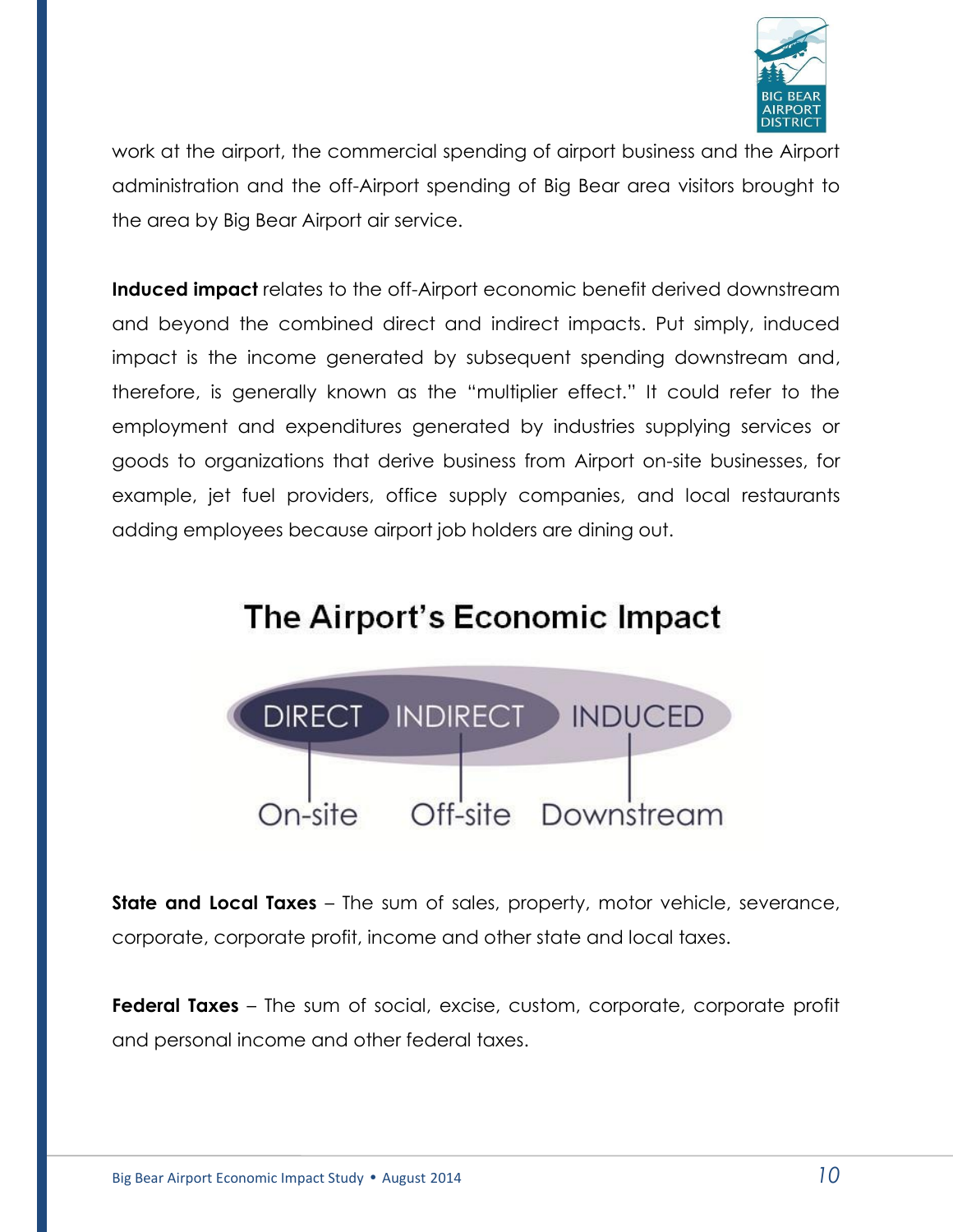

#### *Assumptions*

This economic impact study is based on a number of assumptions. Core assumptions include the following:

- 1) If the Airport did not exist all the economic activity currently associated with the airport would either not occur or would take place at nearby airports. In the case of general aviation and business aviation this would mean at nearby Apple Valley Airport, or more typically at San Bernardino International Airport.
- 2) This analysis is a snapshot of Airport driven economic activity. Economic activity is not static. Leisure, general and business aviation activity expands as the national economic recovery occurs.
- 3) The economic impact of the Airport is assumed to occur in San Bernardino County. Certainly modest portions occur in neighboring counties. Airport economic impact analysis for a general aviation airport such as Big Bear Airport is typically assigned to the immediate area around the airport.
- 4) An economic impact study is only as good as the local economic activity survey data that forms the basis for the economic impact modeling. Some Big Bear Airport employers did not respond or provided limited response to the Economic Impact Survey used to generate this economic impact study. In some instances the report has extrapolated some data based upon other data from similar employers or business enterprises.
- 5) The economic database used for this report is for the year 2012, the most current annual data available. The IMPLAN economic impact software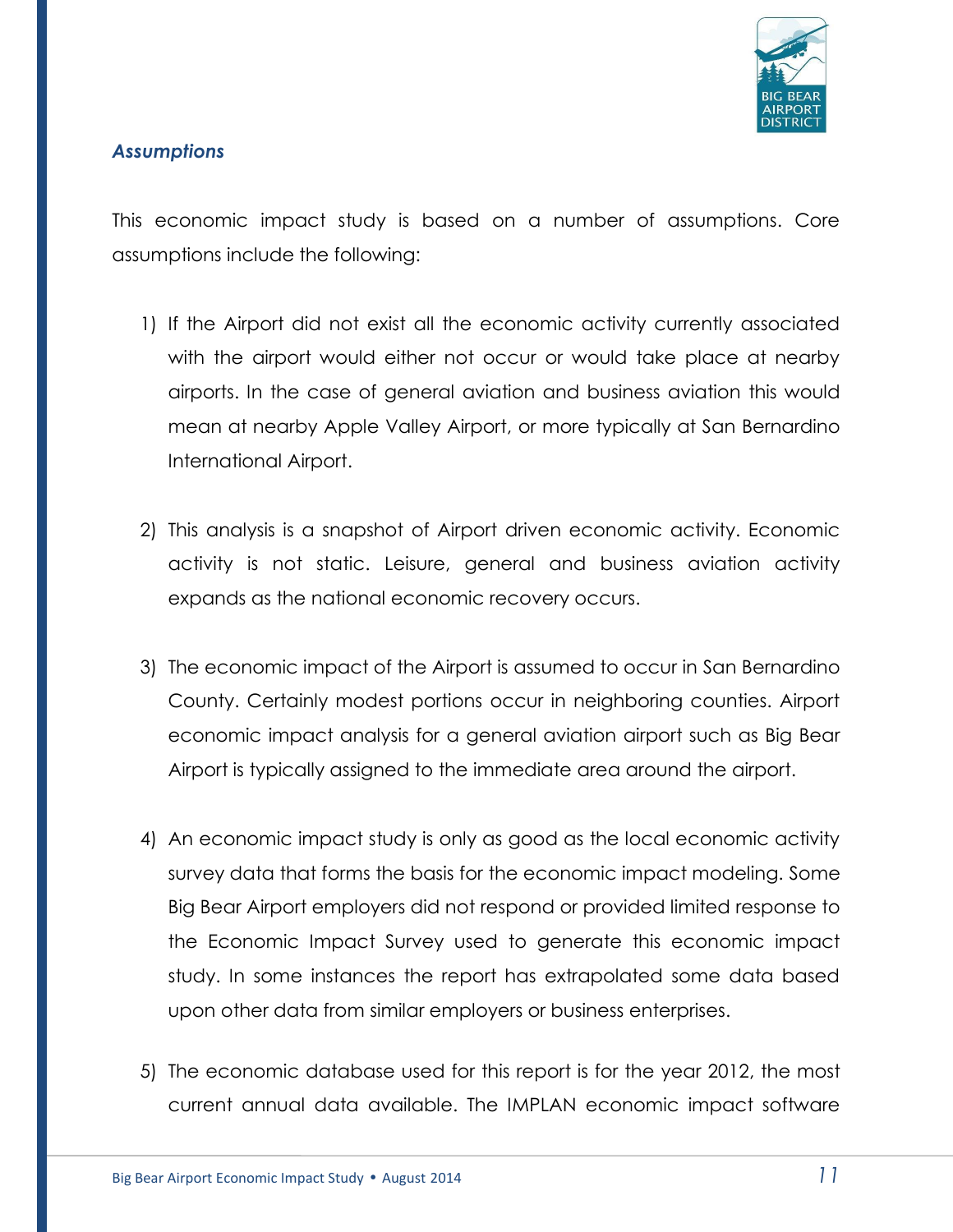

takes the 2012 economic data of San Bernardino County and extrapolates it to 2014 data for the generation of the economic impact projections of this report.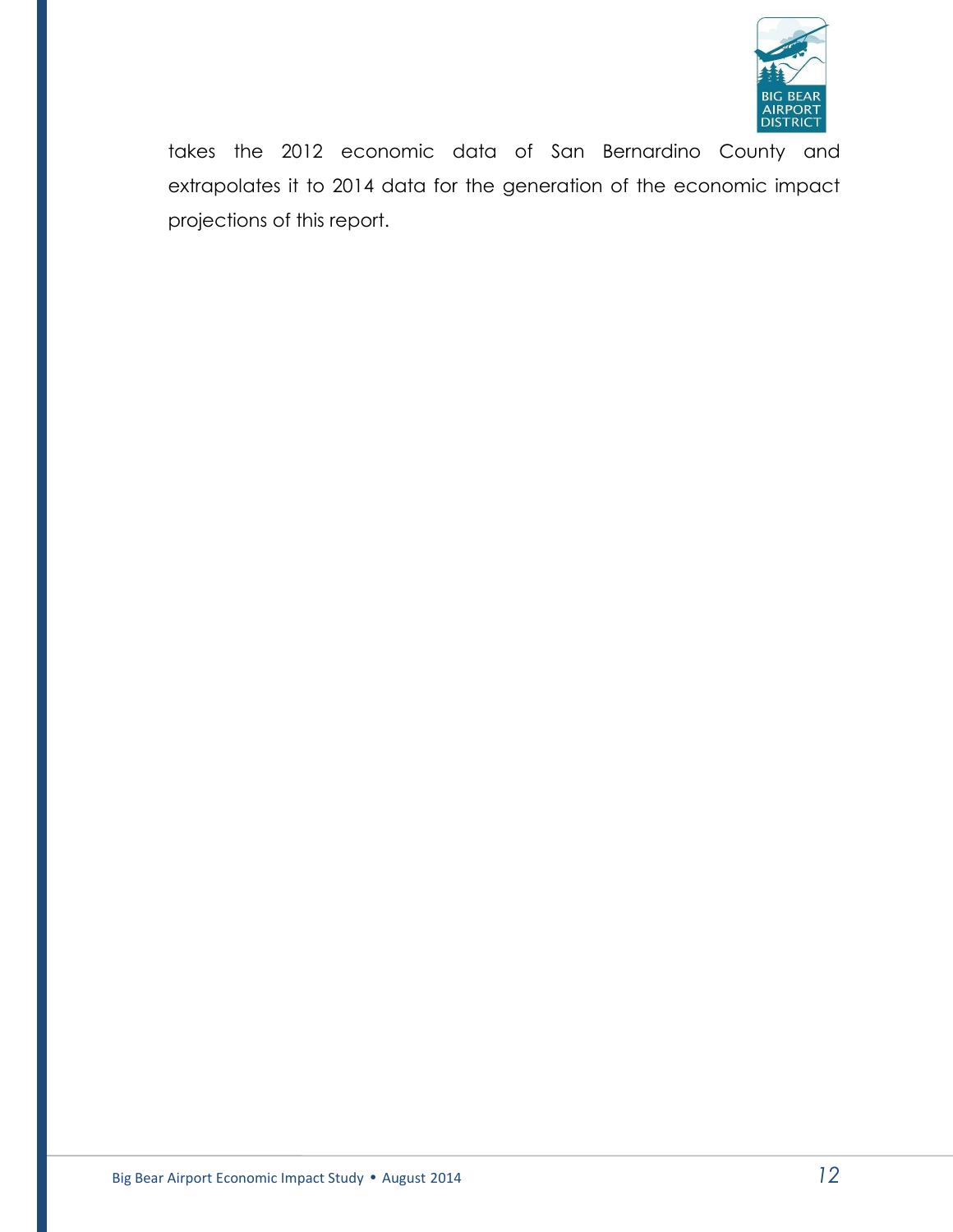

# *SAN BERNARDINO COUNTY ECONOMIC SNAPSHOT*

In 2012 the study area for this report had a population of 2,081,313. There were 662,624 households and average household income was \$95,370.

| Data Year                    | 2012             | <b>Value Added Economic Output Snapshot</b>    |                  |  |
|------------------------------|------------------|------------------------------------------------|------------------|--|
| <b>GRP</b>                   | \$70,379,447,783 | <b>Employee Compensation</b>                   | \$36,264,019,211 |  |
| <b>Total Personal Income</b> | \$63,194,130,000 | <b>Proprietor Income</b>                       | \$4,064,029,792  |  |
| <b>Total Employment</b>      | 844,754          | <b>Other Property Type Income</b>              | \$24,584,028,634 |  |
|                              |                  | Tax on Production and Import                   | \$5,467,370,145  |  |
| <b>Number of Industries</b>  | 386              | <b>Total Value Added</b>                       | \$70,379,447,782 |  |
| Land Area (Sq. Miles)        | 20,062           |                                                |                  |  |
|                              |                  | <b>Total Economic Output Snapshot</b>          |                  |  |
| Population                   | 2,081,313        | <b>Households</b>                              | 64,315,561,035   |  |
| <b>Total Households</b>      | 662,624          | <b>State/Local Government</b>                  | 13,330,148,594   |  |
| Average HH Income            | \$95,370         | <b>Federal Government</b>                      | 9,916,115,610    |  |
|                              |                  | Capital                                        | 9,496,759,674    |  |
|                              |                  | <b>Exports</b>                                 | 60,235,894,635   |  |
|                              |                  | <b>Imports</b>                                 | -82,403,642,616  |  |
|                              |                  | <b>Institutional Sales</b><br>-4,511,388,563   |                  |  |
|                              |                  | \$70,379,448,369<br><b>Total Final Demand:</b> |                  |  |

#### **IMPLAN ECONOMIC IMPACT SOFTWARE SUMMARY OF SAN BERNARDINO COUNTY, CA**

Gross Regional Product (GRP), the sum of commerce for the region, was estimated to be \$70.4 billion dollars and total area employment was 844,754.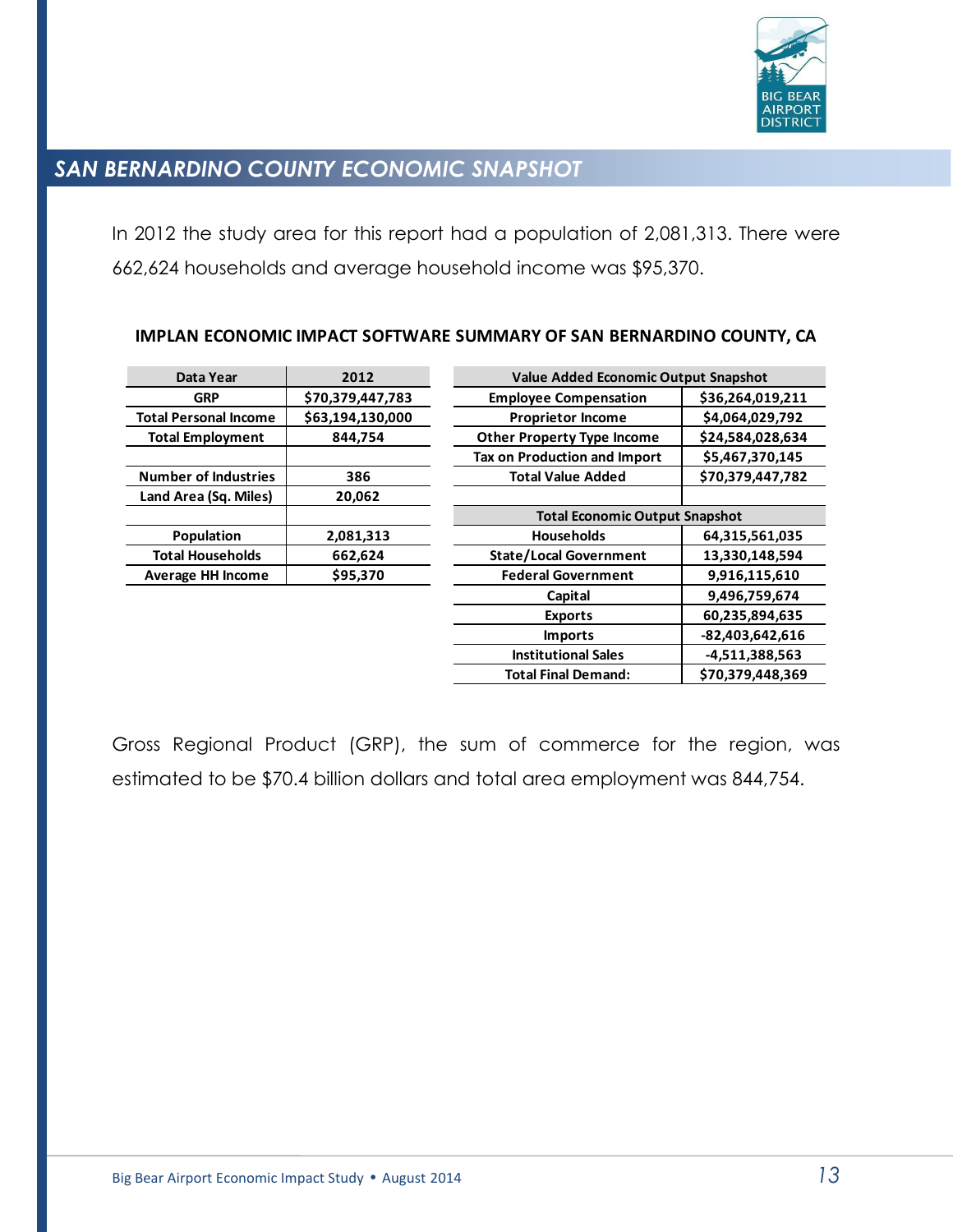

## *ON-AIRPORT JOBS AND LABOR INCOME*

#### *Estimated Employment Impact of the Airport*

The Big Bear Airport supports 38 permanent full-time (FTE) jobs directly at the Airport. This includes employees of the Airport (public sector) and employment across a spectrum of aviation related sectors including: the Fixed Base Operation (FBO), corporate flight operations, aircraft maintenance, a sightseeing service, a Hertz car rental service and a café. The 38 on-airport FTE jobs generate \$1,620,322 in annual labor income.

#### *On-Airport Public Sector Jobs and Labor Income*

Airport administration and operational employment make up the Public Sector of the Airport economy. The Airport Administration sector employs 6.5 FTEs. Annual labor income for these 6.5 FTEs is \$372,905.

| <b>BIG BEAR AIRPORT ECONOMIC IMPACT</b> |                                                   |               |              |             |  |
|-----------------------------------------|---------------------------------------------------|---------------|--------------|-------------|--|
|                                         | <b>Public Sector On-Airport Jobs &amp; Income</b> |               |              |             |  |
| <b>Airport Admin</b>                    | <b>Full Time</b>                                  | Labor         | <b>Value</b> |             |  |
| Output                                  | <b>Equivalents</b>                                | <b>Income</b> | <b>Added</b> | Output      |  |
| <b>Direct Effect</b>                    | 6.5                                               | \$372,905     | \$384,098    | \$795,247   |  |
| <b>Indirect Effect</b>                  | 2.4                                               | \$68,703      | \$114,672    | \$191,651   |  |
| <b>Induced Effect</b>                   | 2.7                                               | \$65,974      | \$136,574    | \$196,545   |  |
| Total                                   | 11.6                                              | \$507,582     | \$635,344    | \$1,183,443 |  |
| \$20,321<br><b>State&amp; Local Tax</b> |                                                   |               |              |             |  |
| <b>Federal Tax</b>                      |                                                   |               |              | \$102,127   |  |

The 6.5 FTEs create, by indirect and induced effect, 5.1 other FTEs in the area. Total annual labor income for the 11.6 FTEs is \$507,582 and total economic output is \$1,183,443. Annual state and local taxes are \$20,321 and federal taxes are \$102,127.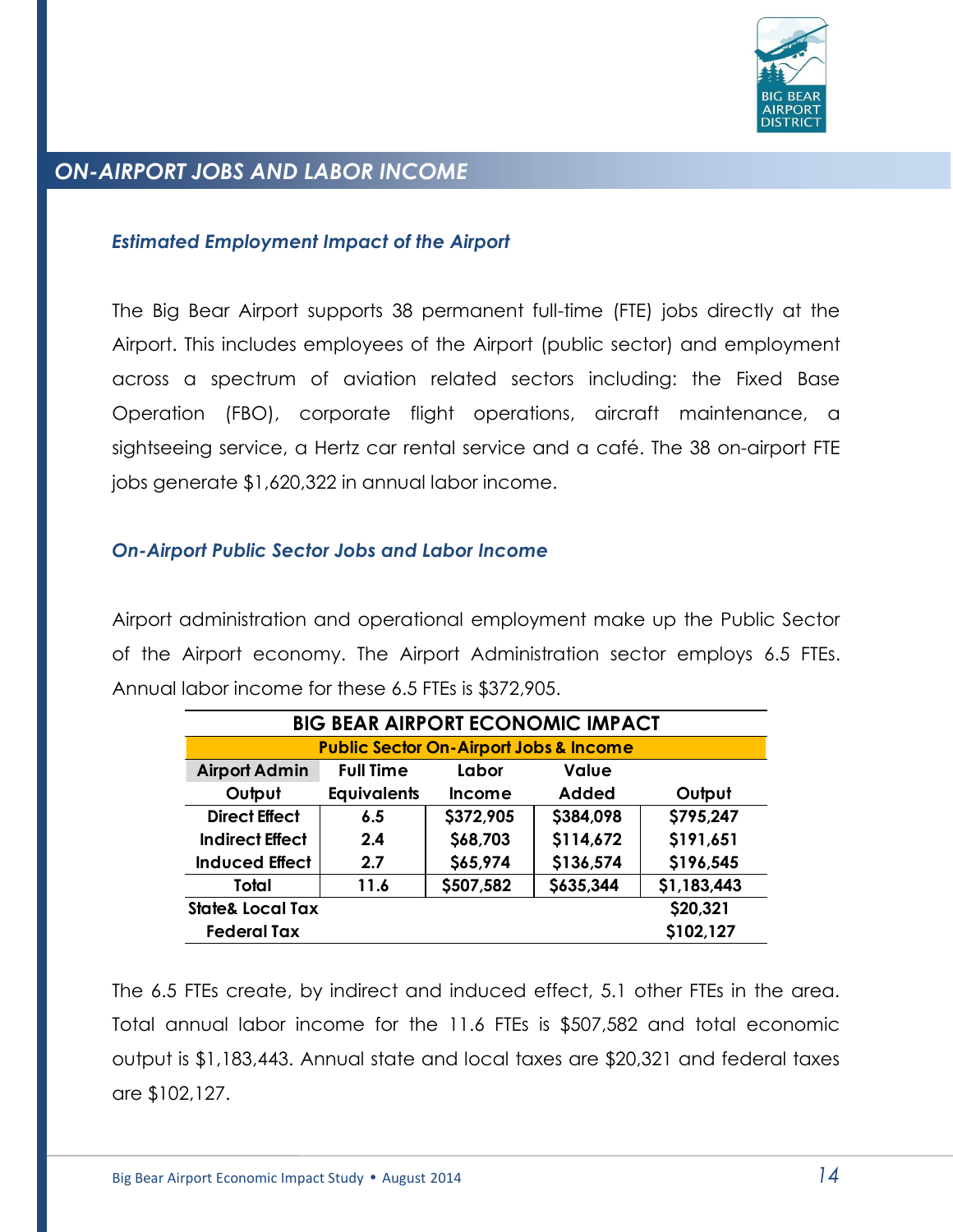

#### *On-Airport Private Sector Jobs and Labor Income*

Direct private sector employment at the Airport is 31.5 FTE jobs. For the measurement of economic impact this employment is analyzed in three sectors: Farsight Studios, Barnstorm Café and Other Private, which includes Vonesh Aircraft, Wing Waxers, Helicopter Big Bear, and the Hertz car rental agency.

Farsight Studios is a well-known video game development company with 22 local FTE jobs. While its physical location is not on the Airport, the company and others like it would not be located in the Big Bear Valley if not for the Airport. The company reported 2013 payroll of \$1,039,580. These jobs and payroll create, via indirect and induced effect, another 7.6 FTEs. Total annual labor income from the 29.6 FTEs is estimated at \$1,308,555. Total annual economic output is estimated at \$5.476 million. Annual state and local tax income from this economic activity is \$572,243 and federal tax generation is \$358,233.

The locally popular Barnstorm Café (also a favorite with transient general aviation fliers) reported 3.5 FTEs and annual labor income of \$80,000. These jobs and payroll create, via indirect and induced effect, another .8 local FTEs. Total annual labor income from the 4.3 FTEs is estimated at \$100,601. Total annual economic output is estimated at \$228,299. Annual state and local tax income from this economic activity is \$37,527 and federal tax generation is \$24,613.

The other private sector employers at the Airport combine to support 6.0 FTEs and a reported annual labor income of \$127,837. These jobs and payroll create, via indirect and induced effect, another 1.8 FTEs. Total annual labor income from the 7.8 FTEs is estimated at \$181,473. Total annual economic output is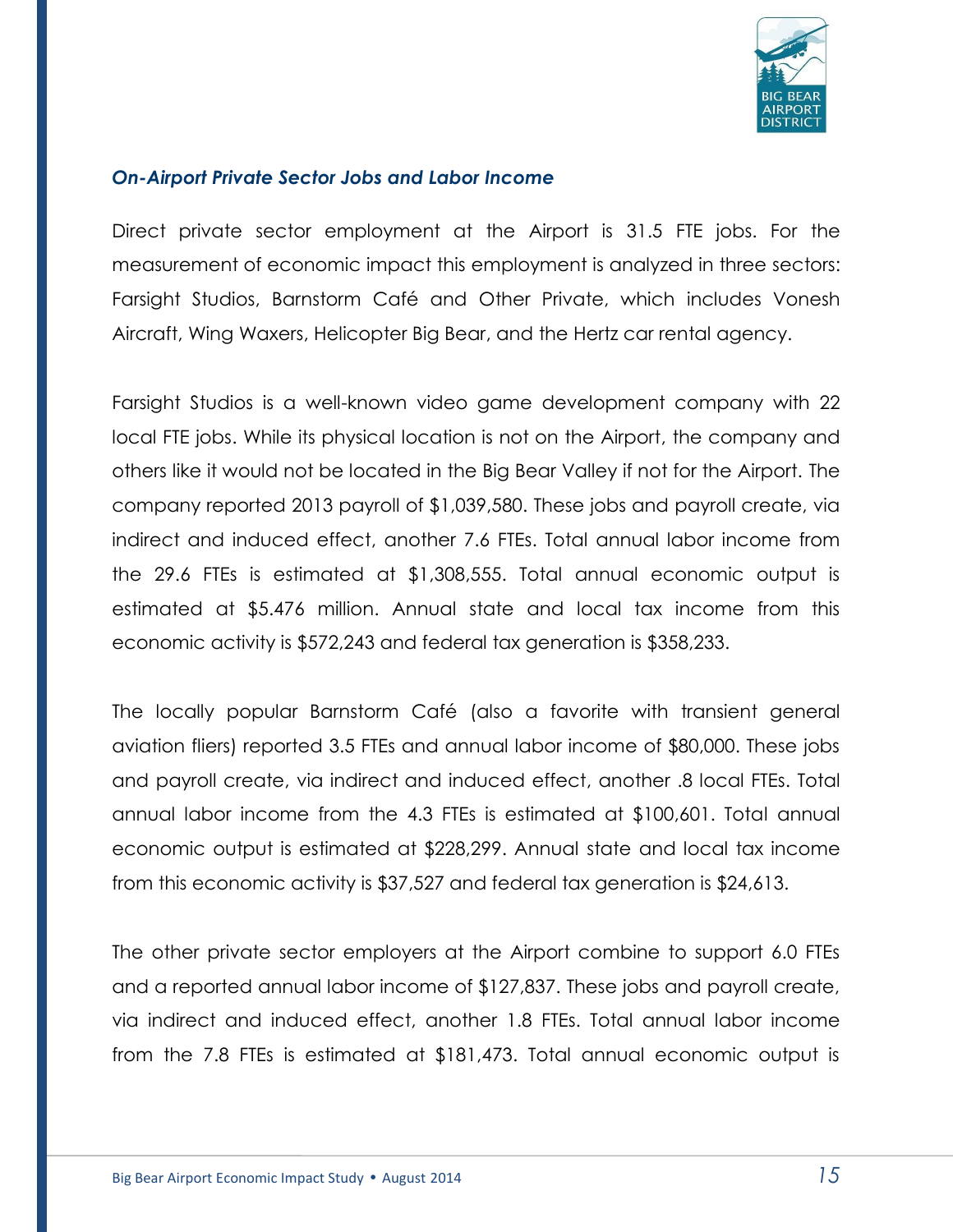

estimated at \$583,181. Annual state and local tax income from this economic activity is estimated at \$94,717 and federal tax generation is \$69,347.

| <b>BIG BEAR AIRPORT ECONOMIC IMPACT</b>              |                    |                                                    |              |             |  |
|------------------------------------------------------|--------------------|----------------------------------------------------|--------------|-------------|--|
|                                                      |                    | <b>Private Sector On-Airport Jobs &amp; Income</b> |              |             |  |
| <b>Farsight Studios</b>                              | <b>Full Time</b>   | Labor                                              | <b>Value</b> |             |  |
| Output                                               | <b>Equivalents</b> | <b>Income</b>                                      | <b>Added</b> | Output      |  |
| <b>Direct Effect</b>                                 | 22.0               | \$1,039,580                                        | \$2,147,890  | \$4,652,381 |  |
| <b>Indirect Effect</b>                               | 3.3                | \$97,432                                           | \$198,643    | \$321,870   |  |
| <b>Induced Effect</b>                                | 4.3                | \$171,543                                          | \$342,851    | \$501,943   |  |
| <b>Total</b>                                         | 29.6               | \$1,308,555                                        | \$2,689,384  | \$5,476,194 |  |
| <b>State&amp; Local Tax</b>                          |                    |                                                    |              | \$572,243   |  |
| <b>Federal Tax</b>                                   |                    |                                                    |              | \$358,233   |  |
| <b>Barnstorm Café</b>                                | <b>Full Time</b>   | Labor                                              | Value        |             |  |
| Output                                               | <b>Equivalents</b> | <b>Income</b>                                      | <b>Added</b> | Output      |  |
| <b>Direct Effect</b>                                 | 3.5                | \$80,000                                           | \$127,332    | \$166,487   |  |
| <b>Indirect Effect</b>                               | 0.3                | \$6,722                                            | \$14,670     | \$20,477    |  |
| <b>Induced Effect</b>                                | 0.5                | \$13,879                                           | \$28,728     | \$41,335    |  |
| Total                                                | 4.3                | \$100,601                                          | \$170,730    | \$228,299   |  |
| <b>State&amp; Local Tax</b>                          |                    |                                                    |              | \$37,527    |  |
| <b>Federal Tax</b>                                   |                    |                                                    |              | \$24,613    |  |
| <b>Other Private</b>                                 | <b>Full Time</b>   | Labor                                              | <b>Value</b> |             |  |
| Output                                               | <b>Equivalents</b> | <b>Income</b>                                      | <b>Added</b> | Output      |  |
| <b>Direct Effect</b>                                 | 6.0                | \$127,837                                          | \$219,298    | \$420,854   |  |
| <b>Indirect Effect</b>                               | 0.8                | \$17,655                                           | \$35,618     | \$55,144    |  |
| <b>Induced Effect</b>                                | 1.0                | \$35,981                                           | \$74,476     | \$107,183   |  |
| Total                                                | 7.8                | \$181,473                                          | \$329,392    | \$583,181   |  |
| <b>State&amp; Local Tax</b>                          |                    |                                                    |              | \$94,717    |  |
| <b>Federal Tax</b>                                   |                    |                                                    |              | \$69,347    |  |
| On Airport Private Sector Employment Economic Impact |                    |                                                    |              |             |  |
| <b>Direct Effect</b>                                 | 31.5               | \$1,247,417                                        | \$2,494,520  | \$5,239,722 |  |
| <b>Indirect Effect</b>                               | 4.4                | \$121,809                                          | \$248,931    | \$397,491   |  |
| <b>Induced Effect</b>                                | 5.8                | \$221,403                                          | \$446,055    | \$650,461   |  |
| Total                                                | 41.7               | \$1,590,629                                        | \$3,189,506  | \$6,287,674 |  |
| <b>State&amp; Local Tax</b>                          |                    |                                                    |              | \$704,487   |  |
| <b>Federal Tax</b>                                   |                    |                                                    |              | \$452,193   |  |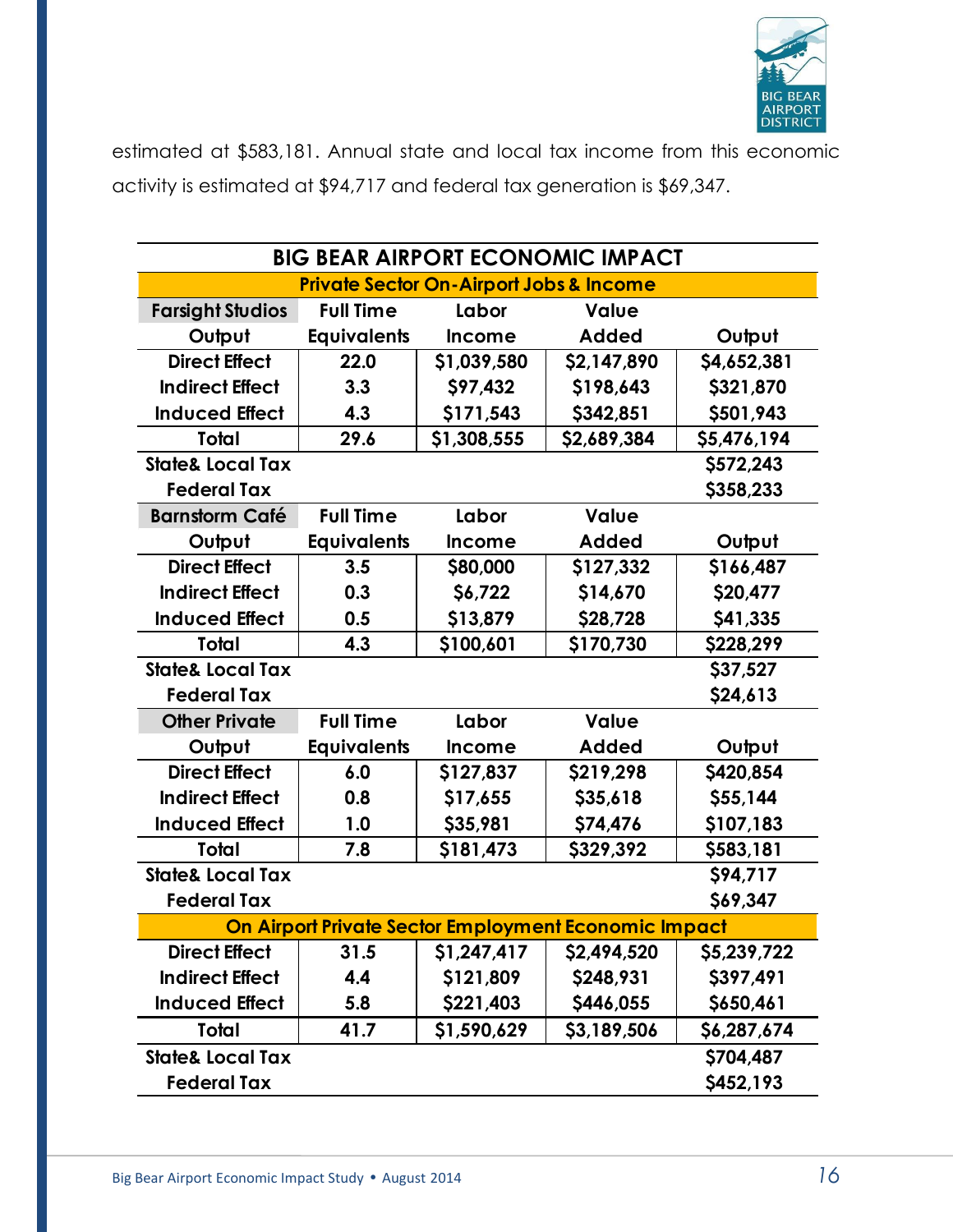

The Airport's private sector economic activity and employment is responsible for a total of 41.7 local area FTEs with total annual estimated labor income of \$1.591 million. Total annual economic output is estimated at \$6.288 million. Annual state and local tax generation is estimated at \$704,487 and federal tax generation is estimated at \$452,193.

### *Total Airport Public and Private Sector Jobs and Labor Income*

The combined Public and Private Sectors of the on-airport economy creates 38.0 FTEs which, in turn, create 15.1 full-time off-airport jobs either through indirect or induced economic effect in the local region.

| On Airport Public Sector Employment Economic Impact |                    |               |                                                      |             |
|-----------------------------------------------------|--------------------|---------------|------------------------------------------------------|-------------|
|                                                     | <b>Full Time</b>   | Labor         | Value                                                |             |
| Output                                              | <b>Equivalents</b> | <b>Income</b> | Added                                                | Output      |
| <b>Direct Effect</b>                                | 6.5                | \$372,905     | \$384,098                                            | \$795,247   |
| <b>Indirect Effect</b>                              | 2.4                | \$68,703      | \$114,672                                            | \$191,651   |
| <b>Induced Effect</b>                               | 2.7                | \$65,974      | \$136,574                                            | \$196,545   |
| Total                                               | 11.6               | \$507,582     | \$635,344                                            | \$1,183,443 |
| <b>State&amp; Local Tax</b>                         |                    |               |                                                      | \$20,321    |
| <b>Federal Tax</b>                                  |                    |               |                                                      | \$102,127   |
|                                                     |                    |               | On Airport Private Sector Employment Economic Impact |             |
|                                                     | <b>Full Time</b>   | Labor         | <b>Value</b>                                         |             |
| Output                                              | <b>Equivalents</b> | <b>Income</b> | <b>Added</b>                                         | Output      |
| <b>Direct Effect</b>                                | 31.5               | \$1,247,417   | \$2,494,520                                          | \$5,239,722 |
| <b>Indirect Effect</b>                              | 4.4                | \$121,809     | \$248,931                                            | \$397,491   |
| <b>Induced Effect</b>                               | 5.8                | \$221,403     | \$446,055                                            | \$650,461   |
| Total                                               | 41.7               | \$1,590,629   | \$3,189,506                                          | \$6,287,674 |
| <b>State&amp; Local Tax</b>                         |                    |               |                                                      | \$704,487   |
| <b>Federal Tax</b>                                  |                    |               |                                                      | \$452,193   |
|                                                     |                    |               | <b>Total On-Airport Employment Economic Impact</b>   |             |
|                                                     | <b>Full Time</b>   | Labor         | Value                                                |             |
| Output                                              | <b>Equivalents</b> | <b>Income</b> | Added                                                | Output      |
| <b>Direct Effect</b>                                | 38.0               | \$1,620,322   | \$2,878,618                                          | \$6,034,969 |
| <b>Indirect Effect</b>                              | 6.8                | \$190,512     | \$363,603                                            | \$589,142   |
| <b>Induced Effect</b>                               | 8.5                | \$287,377     | \$582,629                                            | \$847,006   |
| Total                                               | 53.3               | \$2,098,211   | \$3,824,850                                          | \$7,471,117 |
| <b>State&amp; Local Tax</b>                         |                    |               |                                                      | \$724,808   |
| <b>Federal Tax</b>                                  |                    |               |                                                      | \$554,320   |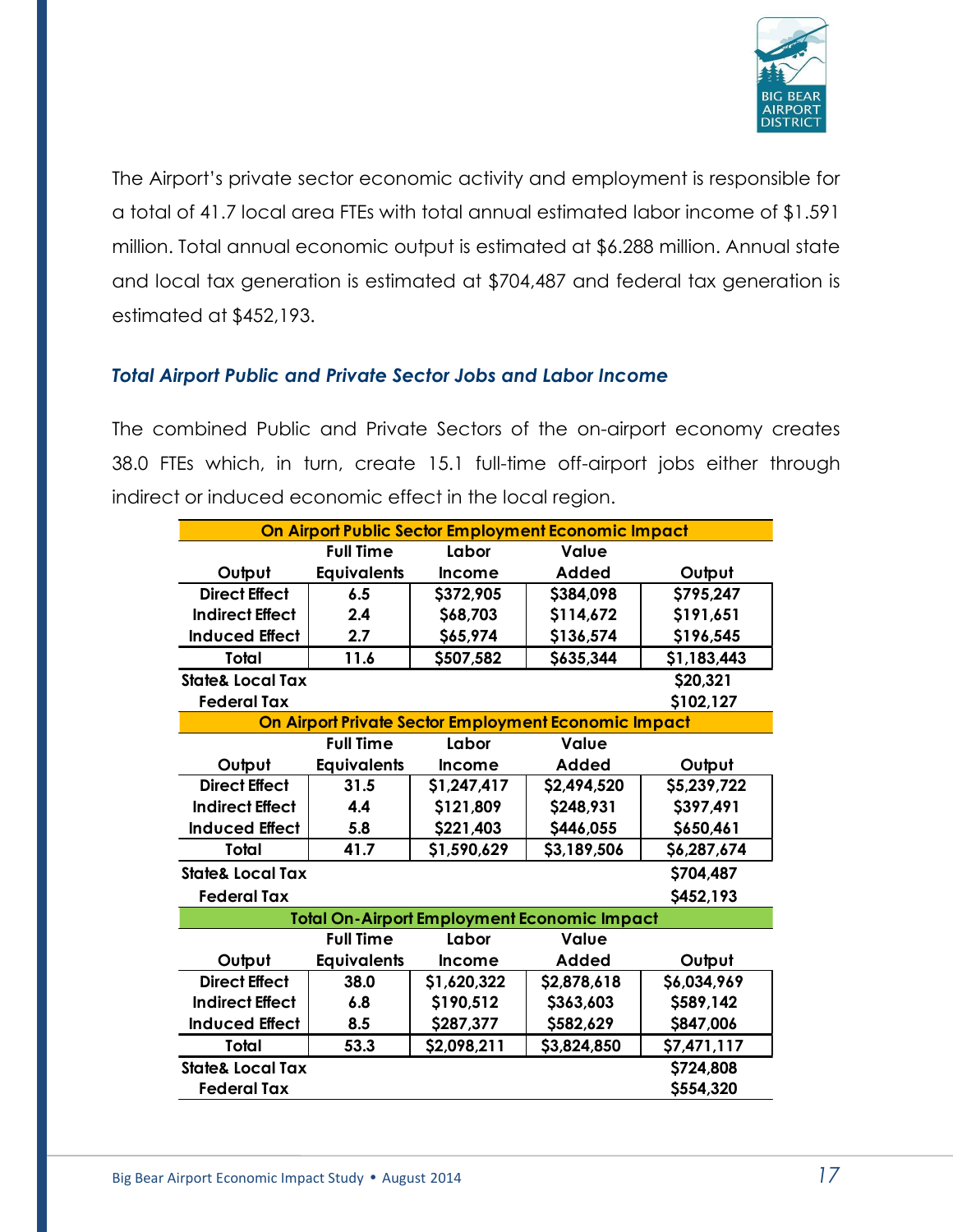

Combined public/private annual labor income from the 38.0 on-airport FTEs is \$1.620 million. Total labor income, including that of indirect and induced job creation, totals over \$2.098 million.

Total annual economic output as a result of the on-airport jobs and the indirect and induced job creation, is \$7.471 million dollars.

An estimated \$724,808 in annual state and local taxes are generated from the total economic output, as well as \$554,320 in annual federal taxes.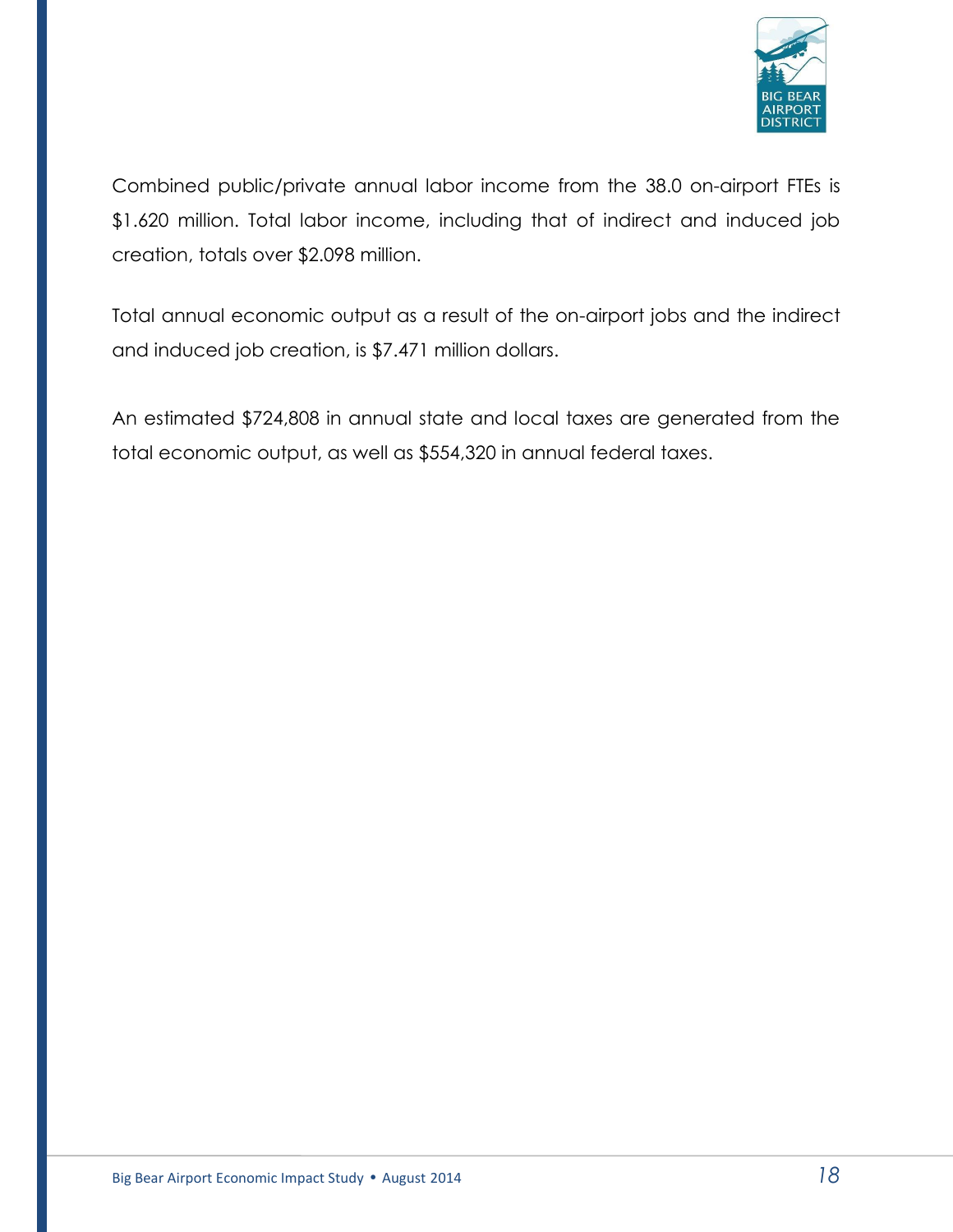

# *AIRPORT USER FEES, RENTALS, LEASES AND FUEL SALES*

Airport users generate significant revenues for the Big Bear Airport. These user fees, rentals and leases pay a measurable portion of the Airport's operating budget.

#### *Airport Facility User Fees and Rental Fees*

The Airport's aeronautical infrastructure, the runway, the terminal, other buildings and hangars and land, generate significant annual user and rental or lease fees.

The runway was used for 14,663 take offs in 2013 or a total of 29,326 operations. This equates to 80.3 operations per day. Operations are generated by both locally based aircraft and by transient

| <b>BIG BEAR BASED AIRCRAFT &amp; OPERATIONS: 2013</b> |                            |                            |               |  |
|-------------------------------------------------------|----------------------------|----------------------------|---------------|--|
| <b>Airport Based Aircraft</b>                         |                            | <b>Aircraft Operations</b> |               |  |
| <b>Type</b>                                           | <b>Based Aircraft</b>      | Type                       | <b>Number</b> |  |
| Single-engine                                         | <b>Transient GA</b><br>159 |                            | 8,211         |  |
| Multi-engine                                          | 3                          | <b>Local GA</b><br>5,425   |               |  |
| <b>Civilian Jet</b>                                   | 1                          | <b>Military</b>            | 1,027         |  |
| <b>Civilian Helio</b>                                 | 2                          |                            |               |  |
| Glider/UL                                             | 1                          |                            |               |  |
| <b>Total</b>                                          | 166                        | <b>Total</b>               | 14,663        |  |

visiting aircraft, both civilian and military. No commercial air taxi or charter operations occur at the Airport. There are civilian helicopter sight-seeing flights.

The Airport reported 166 based aircraft, including two based helicopters, in 2013. The AIRNAV website estimated that in 2012 that 56% of total Big Bear Airport operations were by transient general aviation, 37% were by local general aviation and 7% were by military aircraft.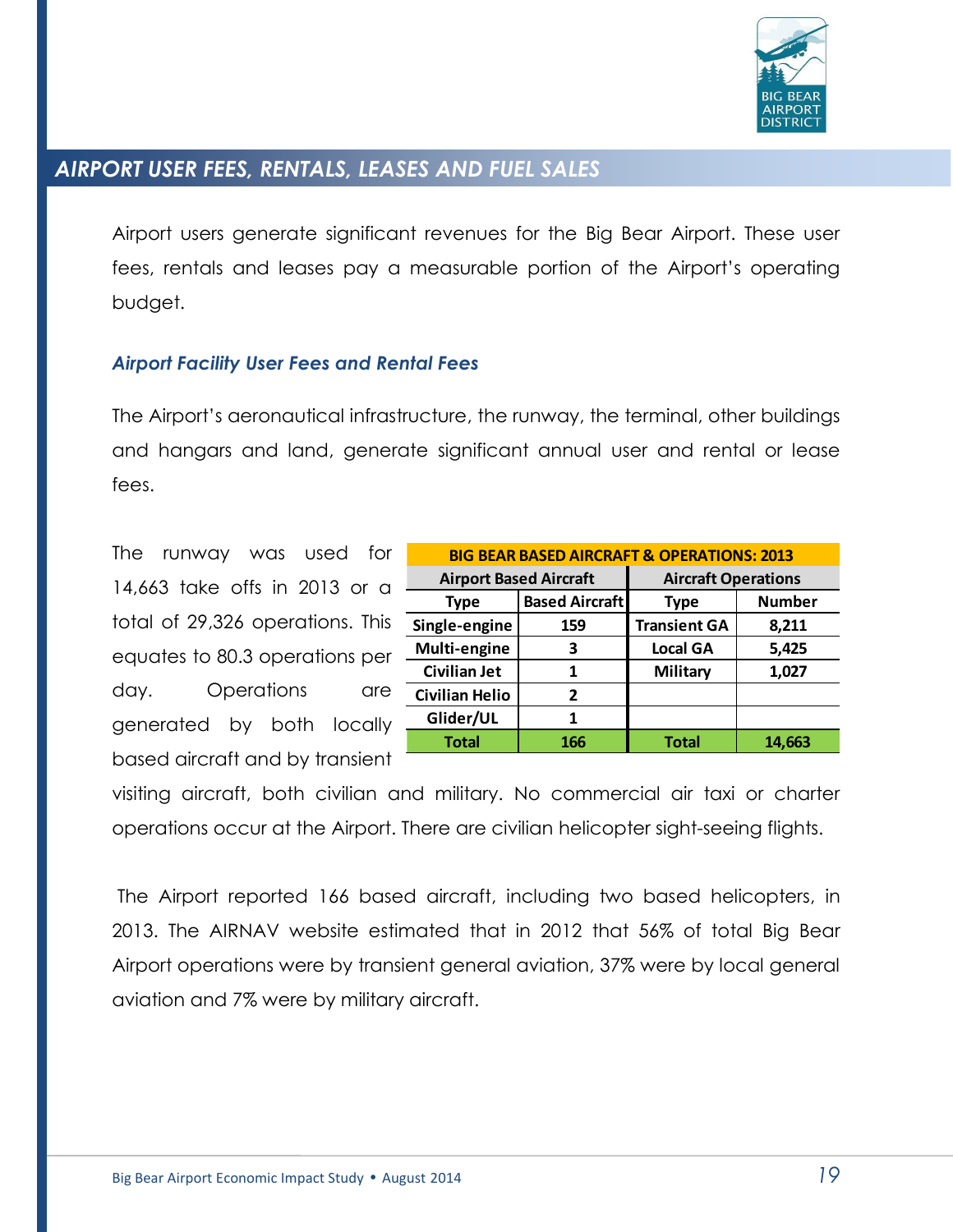

The Airport's facilities and infrastructure is needed to support and make possible the basing of 166 aircraft and the operation of the 29,326 annual take offs or landings. Airport users pay fees to support the operation of the facility.

The Airport generated \$574,677 aeronautical revenues in 2013. Some \$430,785 of this was (75%) from hangar rental for the 131 on-field Hangar spots. Some \$91,188 was derived from fuel in-to-plane fees, which are charged per gallon but vary for Jet-A fuel vs. Av-gas.

| <b>BIG BEAR AIRPORT FACILITY USER FEES AND RENTAL FEES</b> |                                                                                         |                              |                       |  |
|------------------------------------------------------------|-----------------------------------------------------------------------------------------|------------------------------|-----------------------|--|
| Aeronautical                                               |                                                                                         |                              | <b>Annual Airport</b> |  |
| Fee Name                                                   | <b>Fee Description</b>                                                                  | <b>Denominator</b>           | Revenue               |  |
| Fuel storage/flow fees                                     | Fuel flowage and storage                                                                | Airport market up per Gallon | \$91.188              |  |
| Airport property rental                                    | Hangar rental                                                                           | 131 Hangars                  | \$430,785             |  |
| Airport property rental                                    | Tie down/parking fee                                                                    | 35 Tie downs                 | \$14,965              |  |
| <b>Terminal Rental</b>                                     | <b>Concessions and Other</b>                                                            | Per space or per square foot | \$25,590              |  |
| Terminal Rental                                            | Parking                                                                                 | Per event                    | \$10,466              |  |
| <b>Terminal Rental</b>                                     | <b>Permits &amp; Fees</b>                                                               | <b>Various</b>               | \$1,683               |  |
| <b>Total Annual Aeronautical Fees Generated</b>            |                                                                                         |                              |                       |  |
| Non-Aeronautical                                           |                                                                                         |                              | <b>Annual Airport</b> |  |
| Fee Name                                                   | <b>Fee Description</b>                                                                  | <b>Denominator</b>           | Revenue               |  |
| <b>Airport Land Lease</b>                                  | Land Lease                                                                              | Per space                    | \$47,855              |  |
| <b>Property Tax Revenue</b>                                | <b>Property Tax Income</b>                                                              | Income                       | \$1,151,000           |  |
| <b>Other Sales</b>                                         | Other revenues                                                                          | Per space                    | \$10,968              |  |
| <b>Total Annual Non-Aeronautical Fees Generated</b>        |                                                                                         |                              |                       |  |
|                                                            | Total Annual Aeronautical and Other Use Revenues Generated at the Big Bear City Airport |                              | \$1,784,500           |  |

Terminal rents total another \$37,739 in annual Airport rental/lease income.

Non-aeronautical revenue totals \$1,209,823, the bulk of which (95%) is the Airport's share of property tax revenues. Total annual reported Airport revenues in 2013 were \$1,784,500.

### *Jet and Aviation Fuel Purchases*

During 2013, 195,677 gallons of jet fuel, or Av Gas, were placed on aircraft at the Big Bear Airport. Av-gas represented 67% of the uplift and 74% of the annual FBO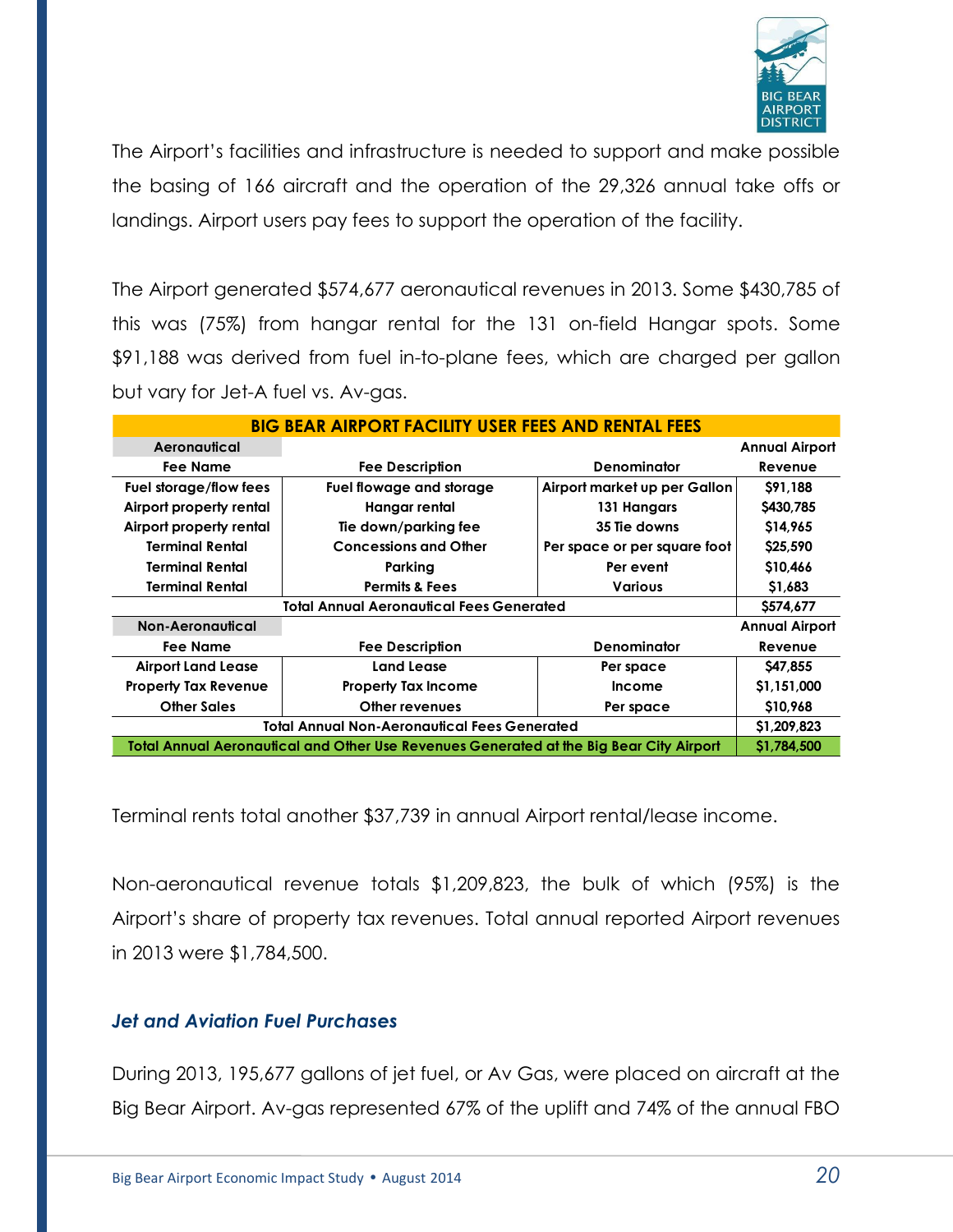

fuel purchase. With in-to-plane markup, the 2013 average retail price paid was \$5.29 a gallon for Av-gas and \$4.13 for Jet-A fuel.

| <b>AIRPORT FACILITY USER FEES AND RENTAL FEES</b> |              |                        |                    |                   |  |
|---------------------------------------------------|--------------|------------------------|--------------------|-------------------|--|
| <b>Total Fuel Sales</b>                           |              |                        |                    | <b>Annual FBO</b> |  |
| Fee Name                                          | Fee          | <b>Fee Description</b> | <b>Denominator</b> | Revenue           |  |
| <b>Jet A Fuel Sales</b>                           | \$3.53       | Per gallon enplaned    | 64,585 gallons     | \$227,985         |  |
| Av Gas Fuel Sales                                 | <b>S4.89</b> | Per gallon enplaned    | 131,092 gallons    | \$641,040         |  |
| <b>Fuel Sales Total</b>                           | <b>S4.44</b> | Per gallon enplaned    | 195,677 gallons    | S869,025          |  |

This constitutes a significant bulk commodity purchase. Most of the economic value of this transaction is upstream on the economic chain from the Airport, involving the mining, refining and transportation of fuel to the Airport for consumption. Fuel arrives at the Airport via truck. For this economic impact estimate we have assumed only 25% of the transactional cost to be local in nature.

| <b>AIRPORT FBO RETAIL FUEL SALES</b> |                    |           |           |           |  |
|--------------------------------------|--------------------|-----------|-----------|-----------|--|
| <b>Retail Fuel Sales</b>             | <b>Full Time</b>   | Labor     | Value     |           |  |
| Output                               | <b>Equivalents</b> | Income    | Added     | Output    |  |
| <b>Direct Effect</b>                 | 2.0                | \$98,210  | \$182,316 | \$217,271 |  |
| Indirect Effect                      | 0.2                | \$6,094   | \$13,335  | \$18,582  |  |
| <b>Induced Effect</b>                | 0.4                | \$15,636  | \$32,337  | \$46,555  |  |
| <b>Total</b>                         | 2.6                | \$119,940 | \$227,988 | \$282,408 |  |
| <b>State &amp; Local Tax</b>         |                    |           |           | \$54,179  |  |
| <b>Federal Tax</b>                   |                    |           |           | \$28,381  |  |

The wholesale value of the fuel sold at the Big Bear Airport in 2013 was \$869,025. Based on an assumption of 25% of economic value being local the Airport FBO's retail fuel sales generate 2.6 FTEs, \$282,408 in total annual economic output, \$54,179 in state and local taxes and \$28,381 in federal taxes.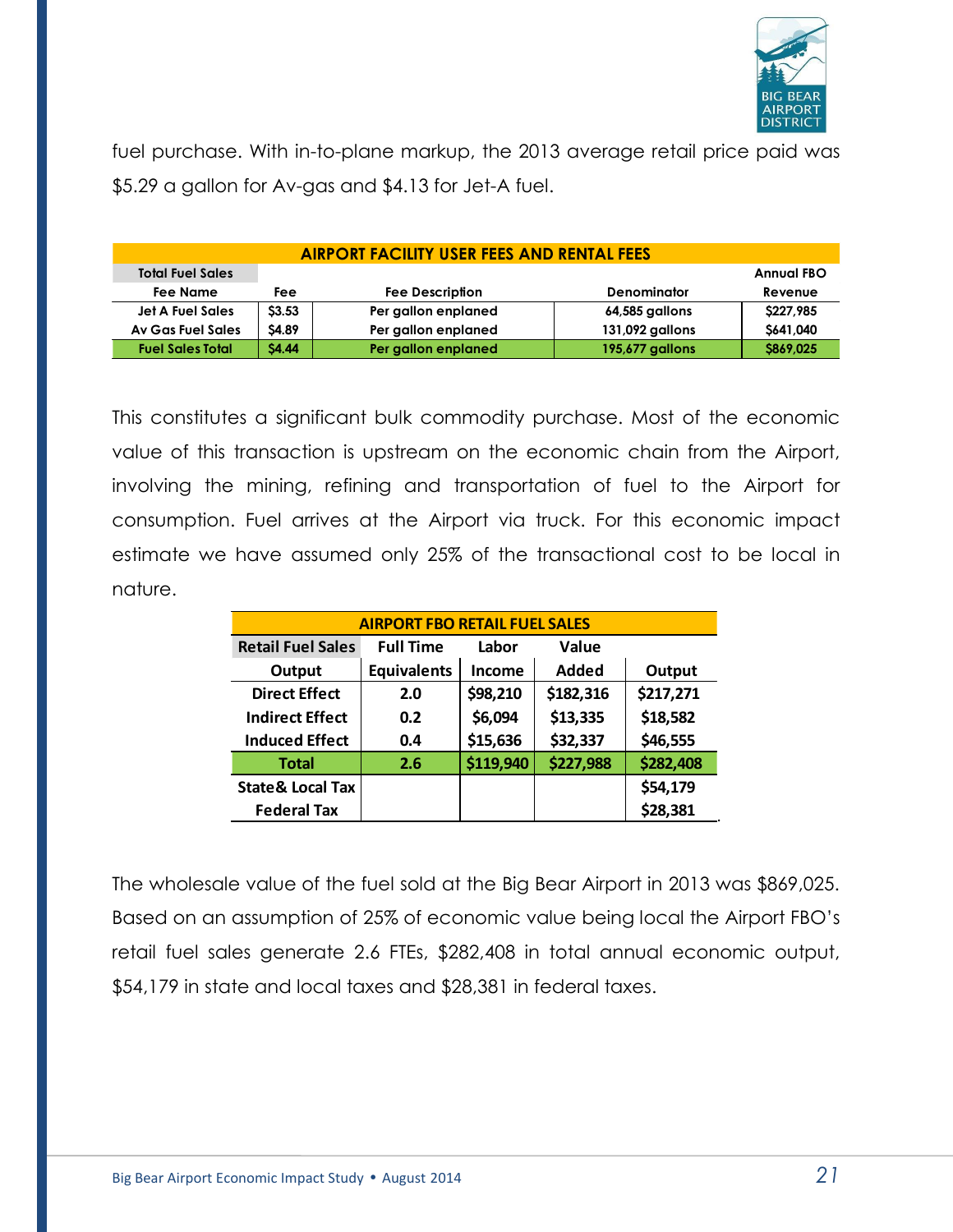

# *AIRPORT COMMERCIAL AND CAPITAL SPENDING*

Both public and private sector employers at the Airport spend money day-today on materials and services necessary to continue operations. Both public and private sector employers at the Airport have capital expenditures, typically for new or additional equipment or for new or expanded building space.

Each of these expenditures has an economic impact. The challenge is determining the portion of commercial (material or services) or capital expenditure spent in the Big Bear area, as opposed to, for example, an equipment purchase from a vendor hundreds of miles away for a piece of equipment built at that location.

Economic impact surveying of Airport tenants for commercial (material or services) and capital spending is also challenging in that survey respondents sometimes do not know or do not want to share expenditure levels and also must often estimate the portion of an expenditure that is local in nature.

Airport tenant group responded to survey questions about commercial (material or services) and capital spending patterns. Among those some did not provide an estimate of spending that was local vs. spending that was global.

Based on spending patterns for survey respondents that did provide data plus data from other economic impact analyses and based on accepted rules of thumb for local vs. global portions, Sixel Consulting Group has estimated the economic impact of Airport public and private commercial and capital expenditures for 2013. Note that capital expenditures can vary widely up or down by year, depending on which capital projects are ongoing.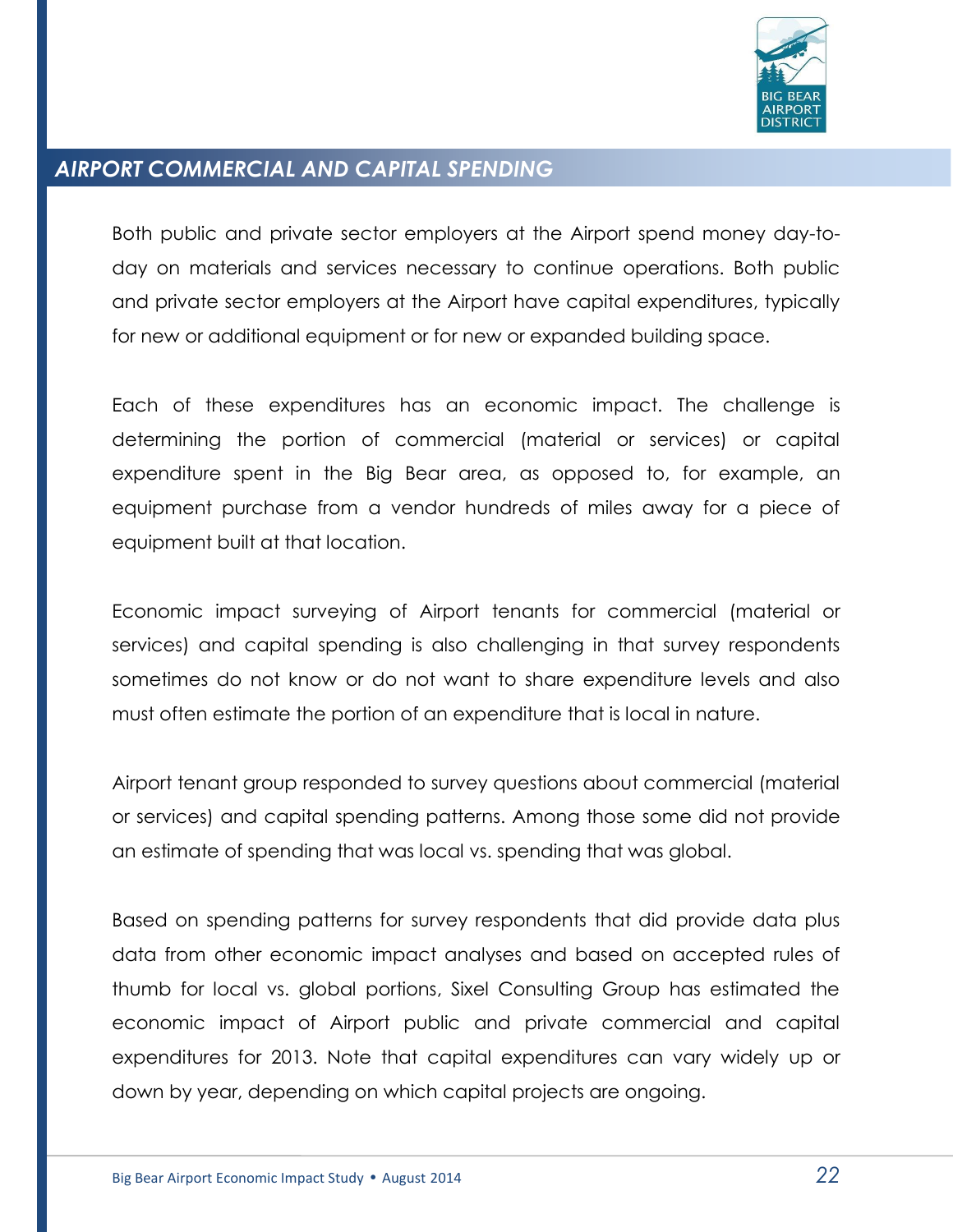

#### *Airport Located Commercial Spending*

Both the public and private sectors at the Airport generate measurable spending in the form of day-to-day expenditures for both materials and services.

| Sector        | <b>Annual Spending Type</b> | Spend     | <b>Percent Local</b> | <b>Local Spend</b> |
|---------------|-----------------------------|-----------|----------------------|--------------------|
|               | <b>Materials</b>            | \$222,095 | 25%                  | \$54,602           |
| <b>Public</b> | <b>Services</b>             | \$203,382 | 65%                  | \$132,198          |
| Private       | <b>Materials</b>            | \$477,500 | 25%                  | \$119,375          |
|               | <b>Services</b>             | SO        | 0%                   | SO                 |
| Total         | <b>Materials</b>            | \$699,595 | 25%                  | \$173,977          |
|               | <b>Services</b>             | \$203,382 | 65%                  | \$132,198          |
| Total         | <b>Commercial Spending</b>  | \$902,977 | 34%                  | \$306,175          |

#### **BIG BEAR AIRPORT EMPLOYER COMMERCIAL SPENDING**

Spending on materials and supplies by Airport entities, both public and private, totaled an estimated \$902,977 in 2013. The public sector reported \$425,477 in total spending on materials and services, including utilities. The Airport indicated that it strives to spend 65% of its commercial spending locally and this was assumed except for utilities. The private sector reported \$477,500 in spending on materials and no spending on services. The private sector was assumed to spend 25% of the \$477,500 locally, making total 2013 public/private Airport commercial spending \$902,977 with 34% or \$306,175 spent locally.

| <b>BIG BEAR AIRPORT COMMERCIAL SPENDING</b> |                      |          |              |           |  |
|---------------------------------------------|----------------------|----------|--------------|-----------|--|
| <b>Commercial Spending</b>                  | <b>Full Time</b>     | Labor    | Value        |           |  |
| Output                                      | Equivalents   Income |          | <b>Added</b> | Output    |  |
| <b>Direct Effect</b>                        | 2.2                  | \$64,462 | \$94,163     | \$141,495 |  |
| <b>Indirect Effect</b>                      | 0.7                  | \$16,014 | \$24,631     | \$34,388  |  |
| <b>Induced Effect</b>                       | 0.6                  | \$14,911 | \$21,866     | \$28,788  |  |
| <b>Total</b>                                | 3.5                  | \$95,387 | \$140,660    | \$204,671 |  |
| <b>State&amp; Local Tax</b>                 |                      |          |              | \$44,107  |  |
| <b>Federal Tax</b>                          |                      |          |              | \$30,976  |  |

This local spending of \$306,175 on materials and services by Airport entities, both public and private, supports a total of 3.5 local FTEs. Total annual labor income is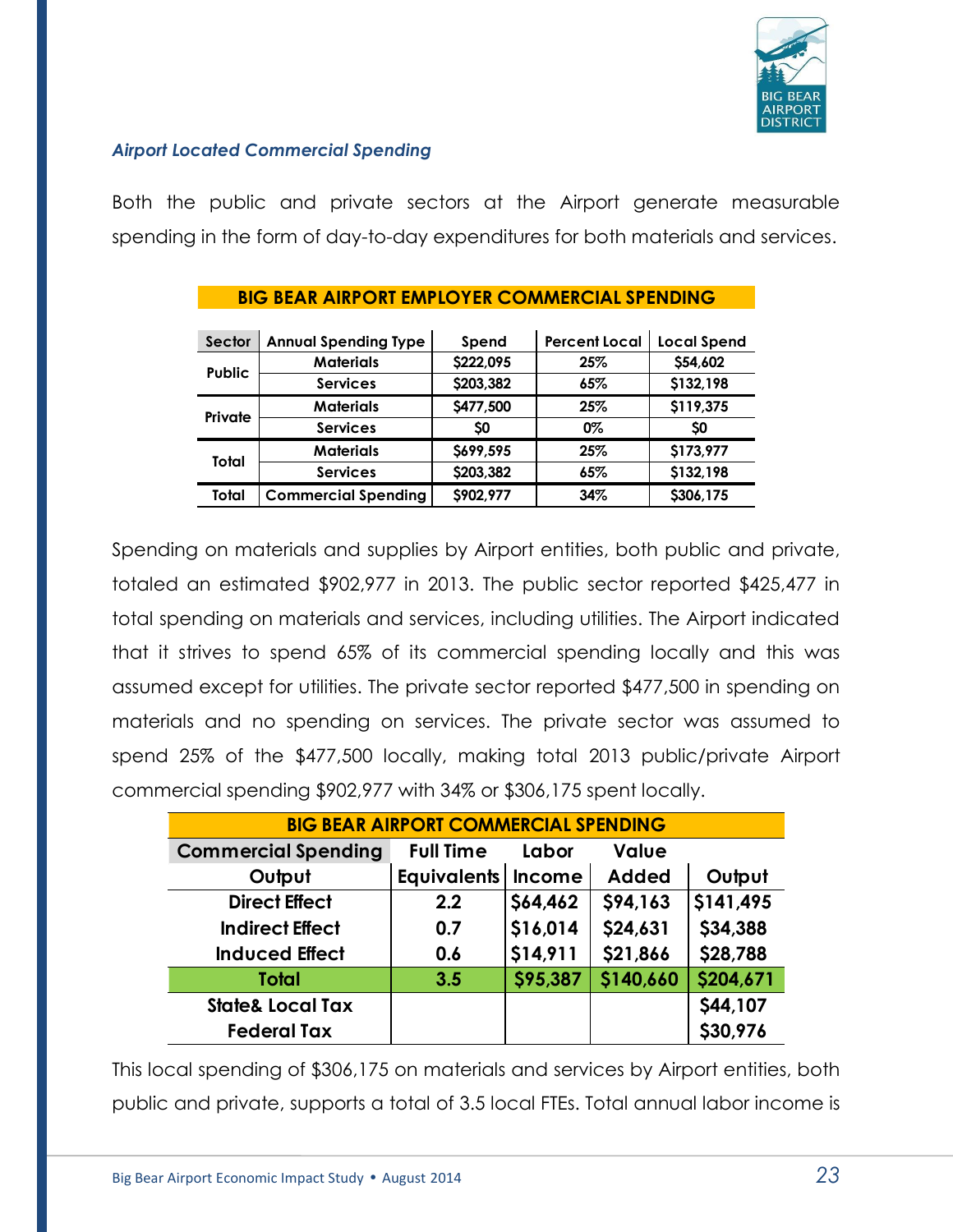

estimated at \$95,387 and total annual local economic output at \$204,671. An estimated \$44,107 in annual state and local taxes and \$30,976 in annual federal taxes are generated.

#### *Airport Located Capital Expenditures*

Airport capital expenditures vary from year to year. The Capital Expenditures chart measures capital expenditures for buildings and equipment for year 2013, per the survey results from Airport located businesses and functions. An assumption of a 65% local spend was made. Combined public and private capital expenditures for 2013 were an estimated \$320,461, with \$208,300 or 65% being spent locally.

| Sector         | <b>Annual Spending Type</b>       | Spend     | $ \mathsf{Percent}\,\mathsf{Local} $ Local Spend |           |
|----------------|-----------------------------------|-----------|--------------------------------------------------|-----------|
| <b>Public</b>  | <b>Capital Expenditures</b>       | \$236,461 | 65%                                              | \$153,700 |
| <b>Private</b> | <b>Capital Expenditures</b>       | \$84,000  | 65%                                              | \$54,600  |
| <b>Total</b>   | <b>Total Capital Expenditures</b> | \$320,461 | 65%                                              | \$208,300 |

**BIG BEAR AIRPORT CAPITAL EXPENDITURES**

The Airport (public sector) spent \$236,461 or 74% of the Airport total while the private sector reported a total of \$84,000 of capital spending in the year.

The annual economic impact of Airport Employer Capital Spending is .6 FTE jobs

and \$33,448 in local labor income. Total output related to this capital spending is \$106,446, estimated state and local taxes are \$6,018 and federal taxes are \$7,827.

| <b>AIRPORT EMPLOYER CAPITAL SPENDING</b> |                    |          |          |           |  |
|------------------------------------------|--------------------|----------|----------|-----------|--|
| <b>Capital Spending</b>                  | <b>Full Time</b>   | Labor    | Value    |           |  |
| Output                                   | <b>Equivalents</b> | Income   | Added    | Output    |  |
| <b>Direct Effect</b>                     | 0.3                | \$23,376 | \$42,961 | \$80,029  |  |
| <b>Indirect Effect</b>                   | 0.2                | \$5,723  | \$9,330  | \$13,462  |  |
| <b>Induced Effect</b>                    | 0.1                | \$4,349  | \$9,002  | \$12,955  |  |
| Total                                    | 0.6                | \$33,448 | \$61,293 | \$106,446 |  |
| <b>State &amp; Local Tax</b>             |                    |          |          | \$6,018   |  |
| <b>Federal Tax</b>                       |                    |          |          | \$7,827   |  |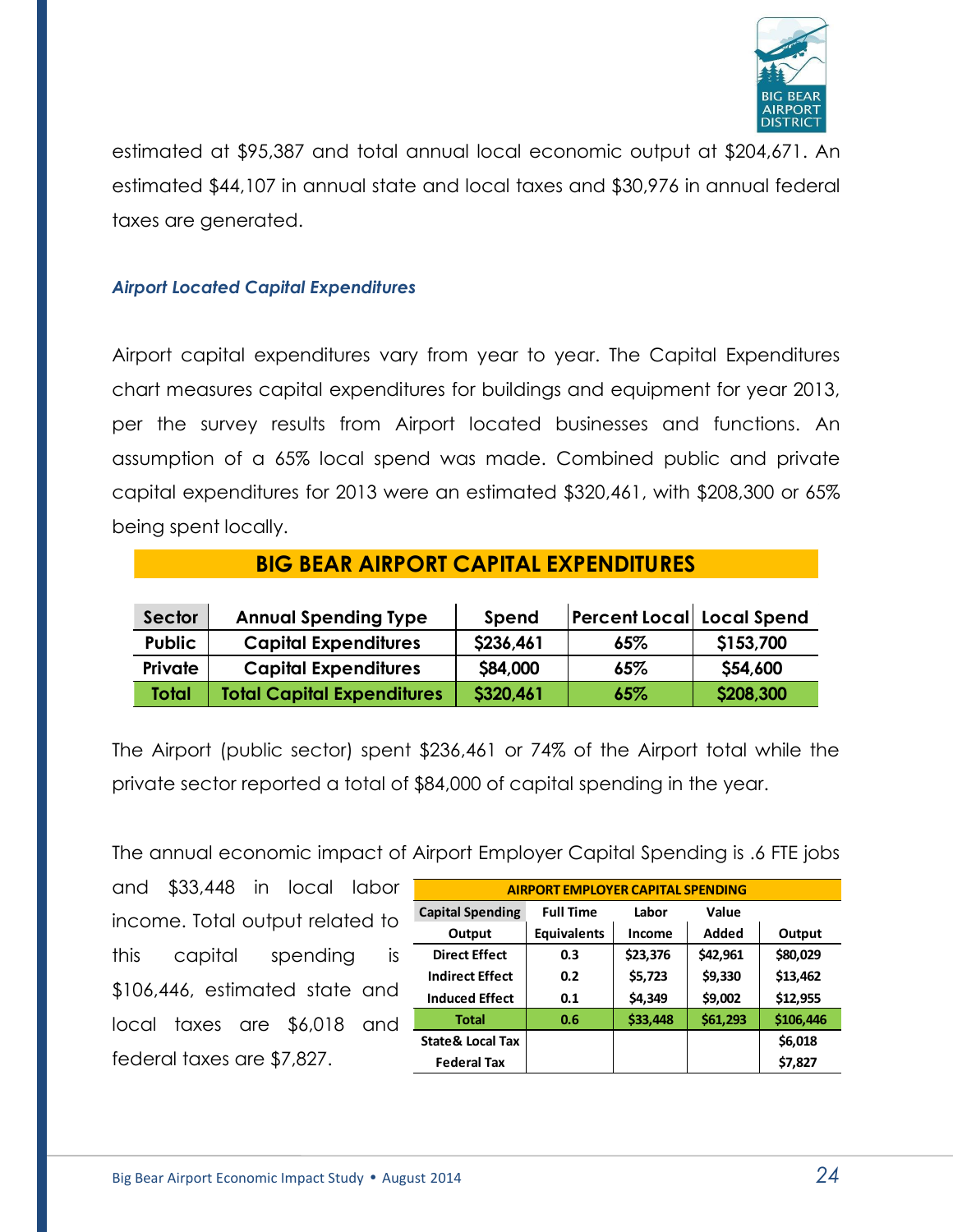

# *BIG BEAR AIRPORT VISITOR (BY AIR) ECONOMIC IMPACT*

The Big Bear Airport area (zip codes 92314, 92315, 92333 and 92386) has a resident population of 18,414. However, the area is visited by 100,000 people or more on any given weekend. The primary summer attraction is Big Bear Lake, which is seven miles long and one mile wide and is popular for fishing and boating. Surrounding the Lake is the San Bernardino Forest, popular for hiking, mountain biking and horseback riding. In winter, two ski resorts draw visitors from Southern California and Nevada. While most Big Bear area visitors drive, some fly in via general aviation aircraft using the Big Bear Airport. These visitors contribute to the economy of the area.

The overwhelming majority of these visitors-by-air spend money in San Bernardino County, more specifically, in the Big Bear Lake area. The Airport and its private sector tenants track overnight visitors. From this data we are able to estimate the number of Big Bear Valley visitors-by-air for year 2013.

| <b>BIG BEAR AIRPORT VISITOR BY AIR COUNT 2013</b> |                                          |     |              |  |
|---------------------------------------------------|------------------------------------------|-----|--------------|--|
|                                                   |                                          |     | Overnight    |  |
| Source                                            | Overnight Aircraft Stays People/Aircraft |     | <b>Stays</b> |  |
| <b>Vonesh Aircraft</b>                            |                                          |     | 25.0         |  |
| <b>Farsight Studio</b>                            |                                          |     | 10.0         |  |
| <b>Wing Waxers</b>                                |                                          |     | 30.0         |  |
| <b>Transient Count</b>                            | 601                                      | 2.5 | 1,502.5      |  |
| Total                                             | 601                                      |     | 1,567.5      |  |

The private sector firms listed above kept track of the number of overnight stays in the Big Bear Airport area by visitors-by-air to their businesses. The Airport kept track of overnight aircraft parking during 2013 and estimated that overnight aircraft had an average of 2.5 persons per aircraft.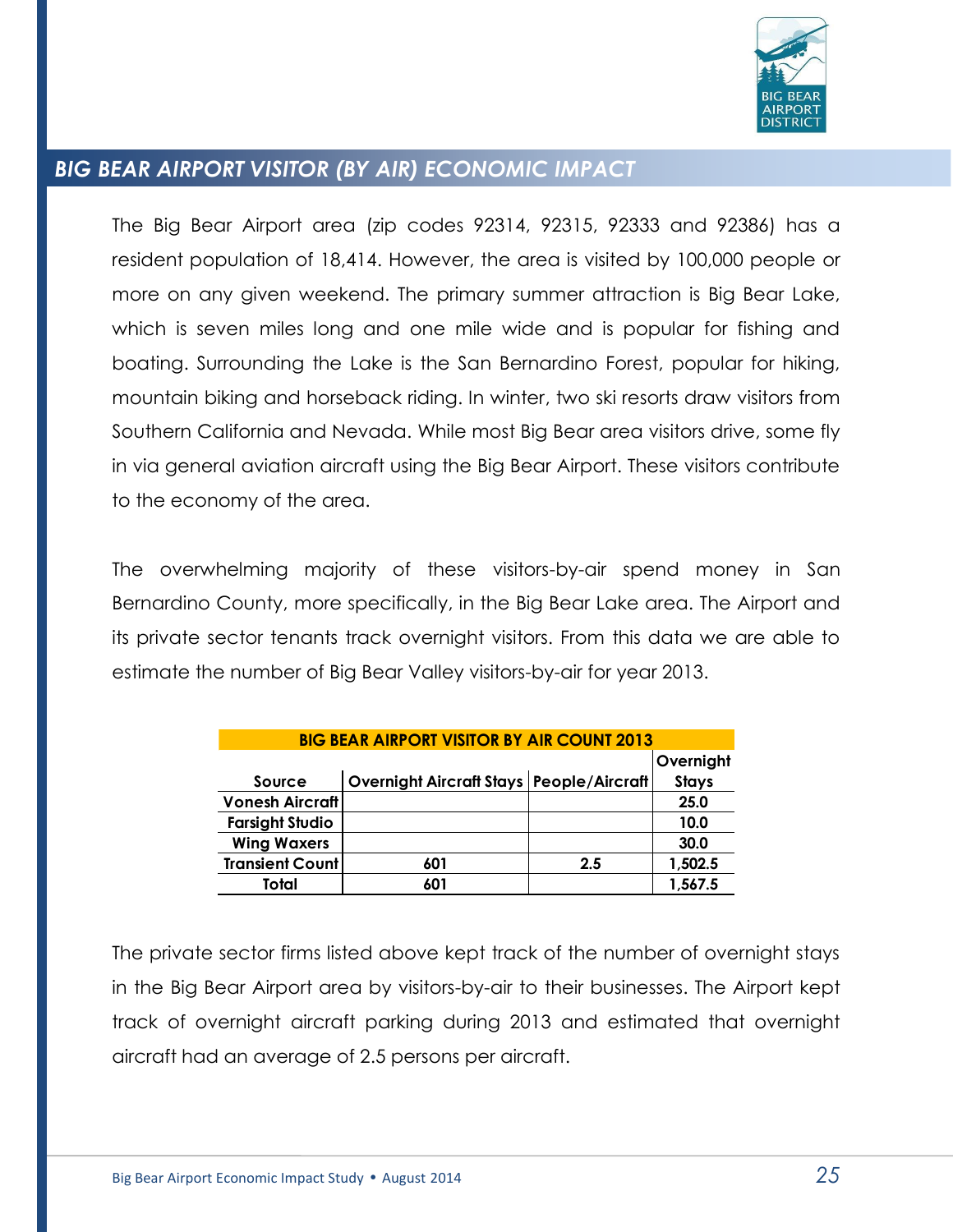

### *Key Assumptions for Visitor (by Air) Economic Impact*

In order to estimate the economic impact of the Airport visitors, we make some key assumptions. Many of these assumptions are derived from the 2013 Big Bear Special Events Visitor's Economic Impact report of February, 2014.

- 94% of visitors-by-air stayed in the Big Bear Valley (February 2014 study)
- 65% of visitors used a local hotel/motel (February 2014 study)
- $\triangleright$  Average stay in the area was 1.88 days (February 2014 study)
- $\triangleright$  The average daily room rental rate (ADR) is \$100.00 (estimated)
- $\triangleright$  The average visitor spends \$104 total per day (February 2014 study)

When combined, these assumptions allow us to estimate the local economic impact of visitors-by-air.

### *Visitor Economic Impact Hotel/Motel*

Visitors who arrived by air via the Big Bear Airport generated an estimated 900.3 annual local hotel or motel room nights.

| Element                                            | <b>Number</b> | Source                              |
|----------------------------------------------------|---------------|-------------------------------------|
| Annual Visitors to Big Bear via Use of the Airport | 1,568         | <b>Airport Counts</b>               |
| <b>Percent Staying Locally</b>                     | 94%           | <b>Event Resource Office Report</b> |
| <b>Visitors Staying Locally</b>                    | 1.473         | <b>Derived</b>                      |
| <b>Percent Using Local Hotel/Motel</b>             | 65%           | <b>Event Resource Office Report</b> |
| <b>Persons Using Local Hotel/Motel</b>             | 958           | <b>Derived</b>                      |
| Persons per Room                                   | 2.0           |                                     |
| <b>Room Nights</b>                                 | 478.9         |                                     |
| <b>Average Stay (Nights)</b>                       | 1.88          | <b>Event Resource Office Report</b> |
| <b>Annual Room Nights</b>                          | 900.3         | <b>Derived</b>                      |
| <b>Average Daily Rental Rate</b>                   | \$100.00      | <b>Estimated</b>                    |
| <b>Annual Hotel/Motel Revenue</b>                  | \$90,028      | <b>Derived</b>                      |

#### **LOCAL HOTEL/MOTEL DEMAND BY VISITORS ARRIVING VIA THE BIG BEAR AIRPORT**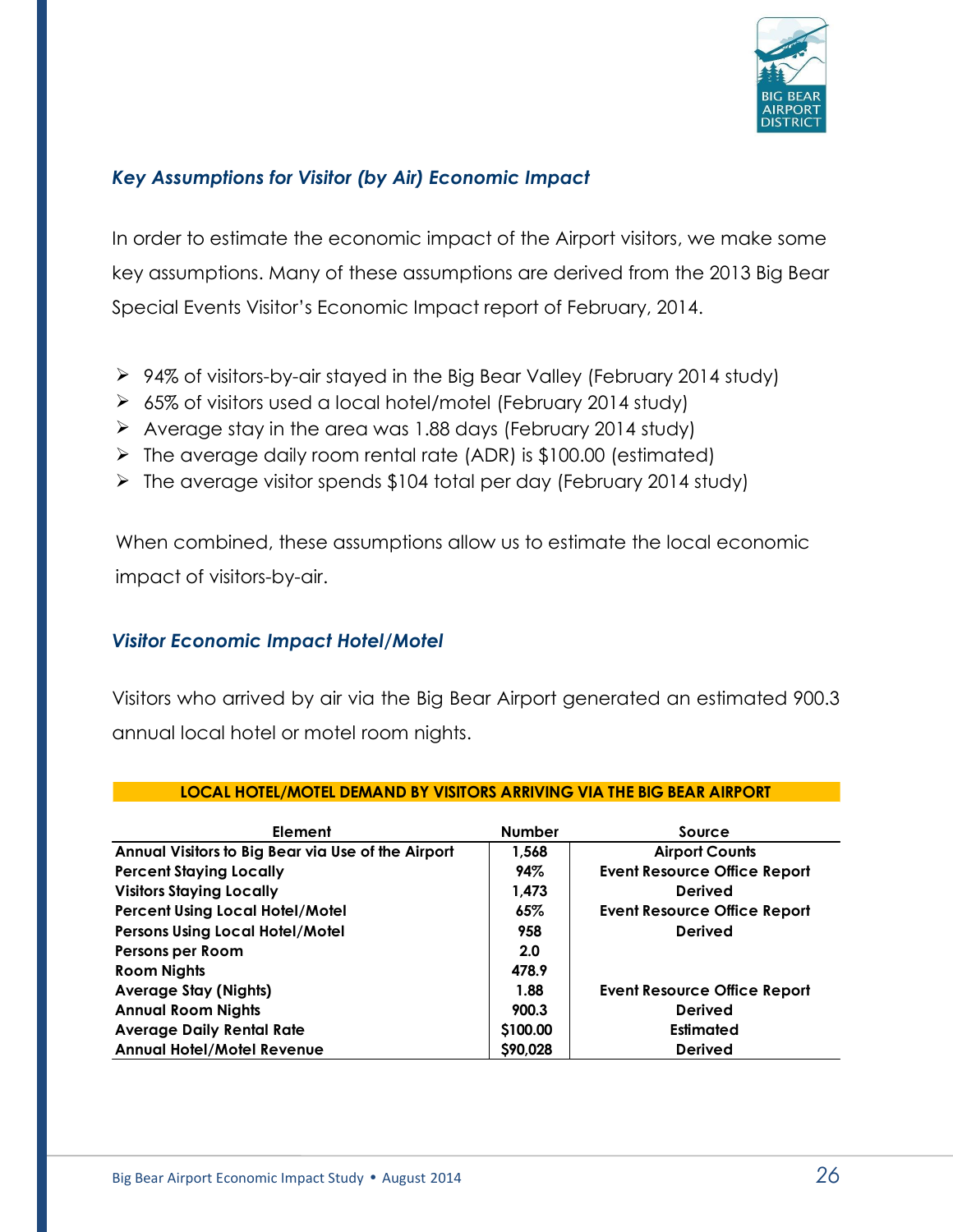

These hotel/motel rentals generated an estimated \$90,028 in annual local hotel/motel room rental revenue.

Visitor hotel and motel spending creates 1.1 FTEs via direct, indirect and induced effect. Annual labor income for these jobs totals \$33,030. Annual state and local

| LOCAL HOTEL/MOTEL SPENDING ECONOMIC IMPACT |                              |          |              |           |  |
|--------------------------------------------|------------------------------|----------|--------------|-----------|--|
| Hotel/Motel                                | <b>Full Time</b><br>Labor    |          | Value        |           |  |
| Output                                     | <b>Equivalents</b><br>Income |          | <b>Added</b> | Output    |  |
| <b>Direct Effect</b>                       | 0.8                          | \$21,886 | \$46,265     | \$90,028  |  |
| <b>Indirect Effect</b>                     | 0.2                          | \$6,850  | \$11,114     | \$17,504  |  |
| <b>Induced Effect</b>                      | 0.1                          | \$4,294  | \$8,889      | \$12,792  |  |
| <b>Total</b>                               | 1.1                          | \$33,030 | \$66,268     | \$120,324 |  |
| <b>State &amp; Local Tax</b>               |                              |          |              | \$6,578   |  |
| <b>Federal Tax</b>                         |                              |          |              | \$8,176   |  |

taxes total \$6,578 while annual federal taxes total \$8,176.

#### *Visitor Non-Hotel Spending Economic Impact Estimate*

The 2013 Big Bear Special Events Visitor's Economic Impact Report of February 2014 also estimated local visitor spending at \$104 per person per day.

Visitor spending (except hotel/motel) runs across a wide gamut of sectors of the local economy, including visitor spending patterns in sectors such as retail gifts, clothing, rental car gasoline, miscellaneous, recreational, sightseeing, and restaurant and bar.

We are estimating this spending at \$54 per visitor day, based on an assumption that the balance of the estimated \$104 per day visitor spending (\$50 per person and \$100 for two people per day) was allocated to hotel/motel or transportation (rental car) expenses.

With an average area stay of 1.88 days the 1,473 annual visitors by air staying locally in the Big Bear area are estimated to generate 2,769 annual visitor days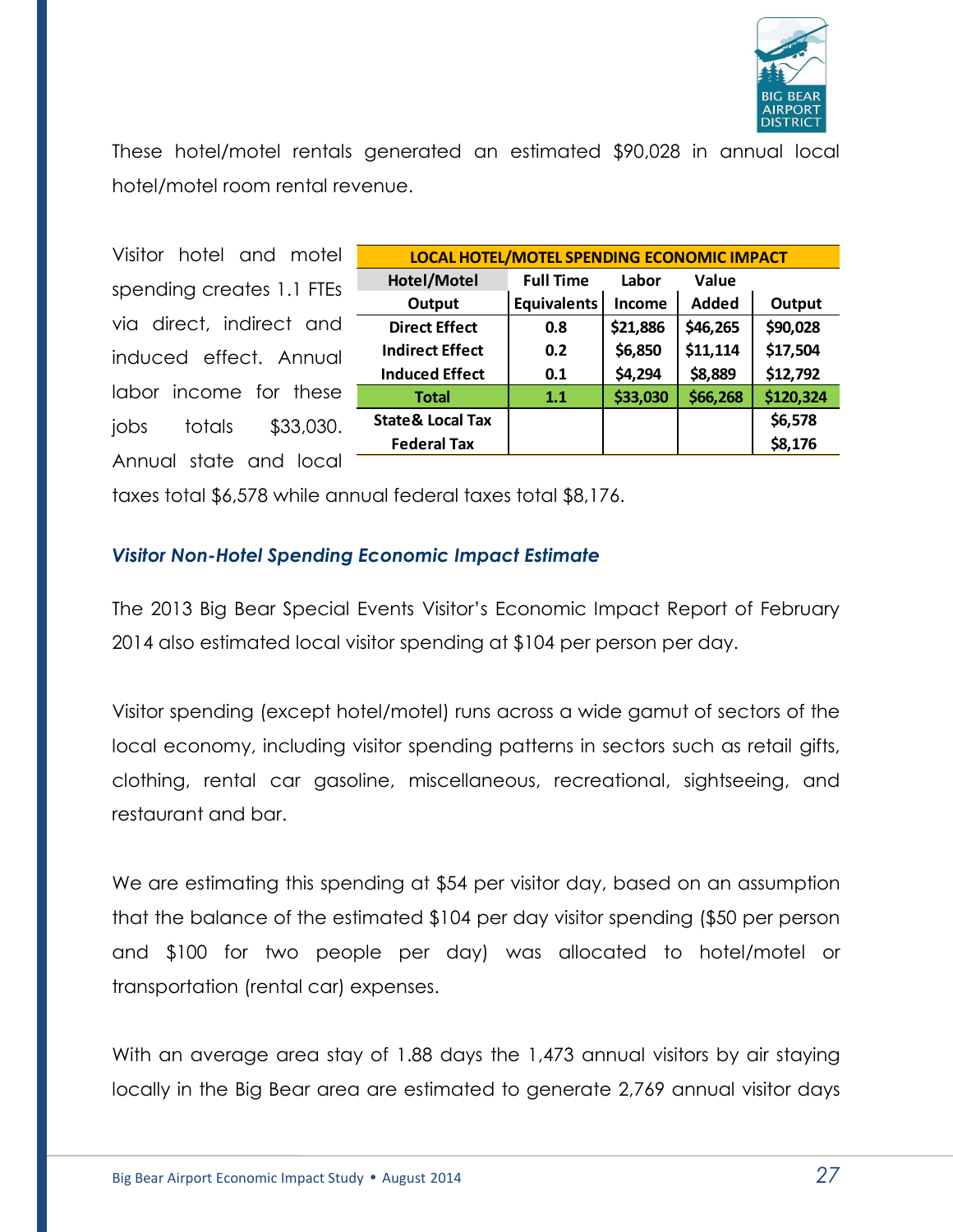

in the Big Bear area. Multiplied by the estimated \$54 a day in non-hotel or transportation spending, this means local retail, food and drink spending of \$149,526 in the Big Bear Lake area.

| <b>LOCAL (NON HOTEL/CAR) VISITOR SPEND IMPACT</b> |                           |          |           |           |  |
|---------------------------------------------------|---------------------------|----------|-----------|-----------|--|
| <b>Visitor Spend</b>                              | <b>Full Time</b><br>Labor |          | Value     |           |  |
| Output                                            | <b>Equivalents</b>        | Income   | Added     | Output    |  |
| <b>Direct Effect</b>                              | 2.5                       | \$53,891 | \$84,312  | \$149,526 |  |
| <b>Indirect Effect</b>                            | 0.1                       | \$5,289  | \$11,729  | \$16,711  |  |
| <b>Induced Effect</b>                             | 0.2                       | \$8,844  | \$18,306  | \$26,346  |  |
| <b>Total</b>                                      | 2.8                       | \$68,024 | \$114,347 | \$192,583 |  |
| <b>State &amp; Local Tax</b>                      |                           |          |           | \$14,867  |  |
| <b>Federal Tax</b>                                |                           |          |           | \$15,465  |  |

This visitor spending creates 2.8 FTEs from direct, indirect and induced effect. Annual labor income for these jobs totals \$68,024. Total annual output is estimated at \$192,583 while annual state and local taxes total \$14,867 while federal taxes total \$15,465.

#### *Total Visitor Lodging and Other Spending Economic Impact*

Visitors by air to the Big Bear Lake area via the Airport generated \$312,907 in

total annual economic output. This output came from both hotel/motel spending and other visitor spending.

| <b>BIG BEAR LOCAL AREA TOTAL VISITOR SPEND IMPACT</b> |                    |           |              |           |  |
|-------------------------------------------------------|--------------------|-----------|--------------|-----------|--|
| <b>Visitor Spend</b>                                  | <b>Full Time</b>   | Labor     | Value        |           |  |
| Output                                                | <b>Equivalents</b> | Income    | <b>Added</b> | Output    |  |
| <b>Direct Effect</b>                                  | 3.3                | \$75,777  | \$130,577    | \$239,554 |  |
| <b>Indirect Effect</b>                                | 0.3                | \$12,139  | \$22,843     | \$34,215  |  |
| <b>Induced Effect</b>                                 | 0.3                | \$13,138  | \$27,195     | \$39,138  |  |
| Total                                                 | 3.9                | \$101,054 | \$180,615    | \$312,907 |  |
| <b>State &amp; Local Tax</b>                          |                    |           |              | \$21,445  |  |
| <b>Federal Tax</b>                                    |                    |           |              | \$23,641  |  |

A total of 3.9 FTEs are generated with annual labor income of \$101,054. Annual output is estimated at \$312,907 and state and local taxes total \$21,445 while federal taxes total \$23,641.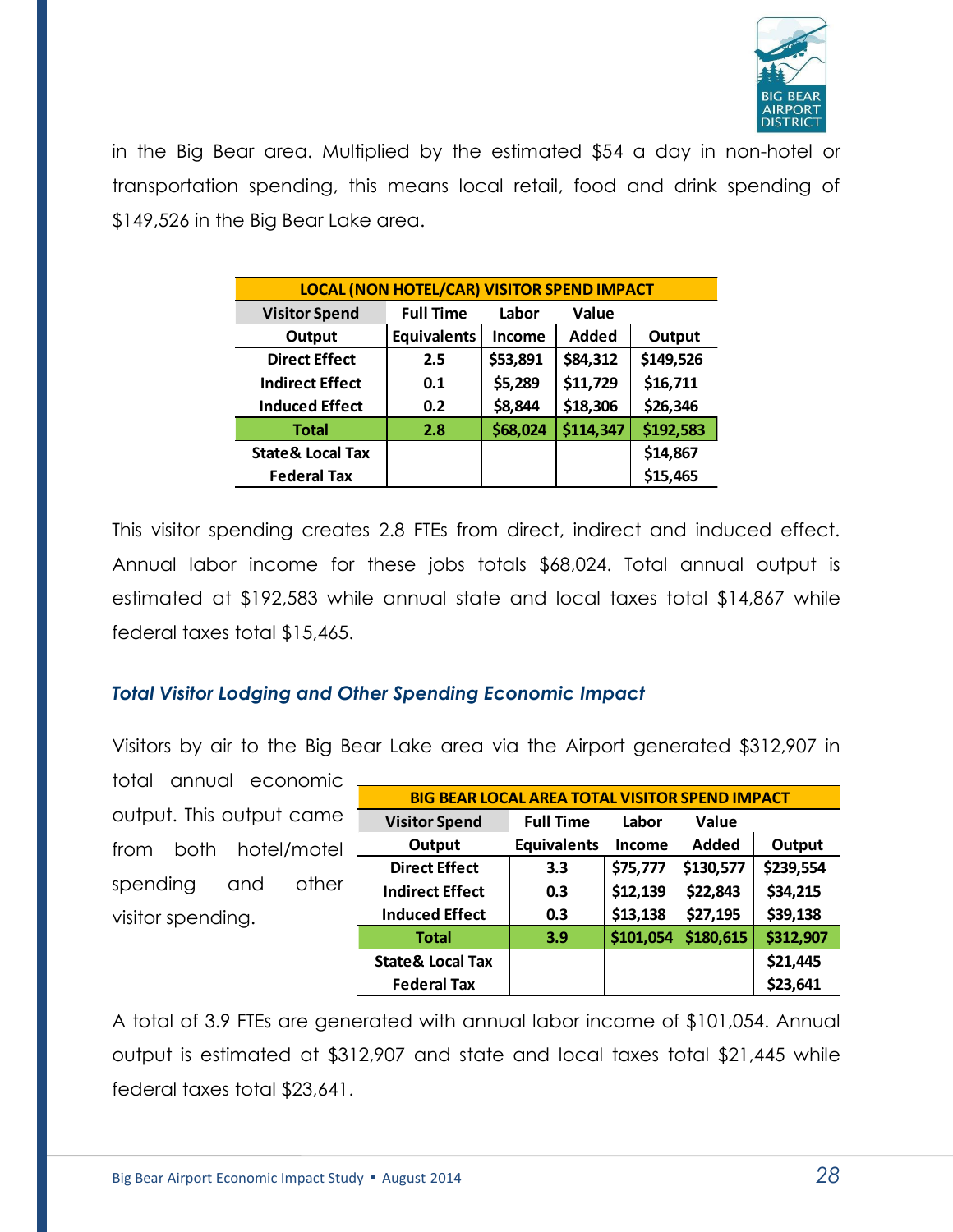

### *TOTAL BIG BEAR AIRPORT ECONOMIC IMPACT*

The Big Bear Airport supports 38 FTE jobs directly at the Airport across a broad spectrum of public and private aviation related sectors.

These jobs and the economic activity they generate are responsible, after direct, indirect and induced economic effect, for a total of 63.9 FTE jobs in the Big Bear Lake area. These 63.9 FTE jobs have an annual labor income of \$2,448,040. Annual state and local tax generation from these jobs is \$850,557 and annual federal tax generation is \$645,145.

These jobs and related Airport commercial and capital spending result in an annual total economic output of \$8,377,549 million dollars in the Big Bear Lake area.

Some 166 aircraft are based at the Airport and 29,326 take offs or landings were recorded in 2013. Aviation related activities at the Airport generated \$574,677 in aeronautical fees and revenues in 2013. The Airport generated an additional \$1,209,823 in non-aeronautical fees in the same period, making total Airport related revenues \$1.784.5 million. The Airport also sold \$820,000 of fuel to its based and transient aircraft owners or operators. These retail fuel sales generated \$282,408 in additional Airport revenue.

The chart on the next page compiles the sector totals already reviewed in this report into a total economic impact summary.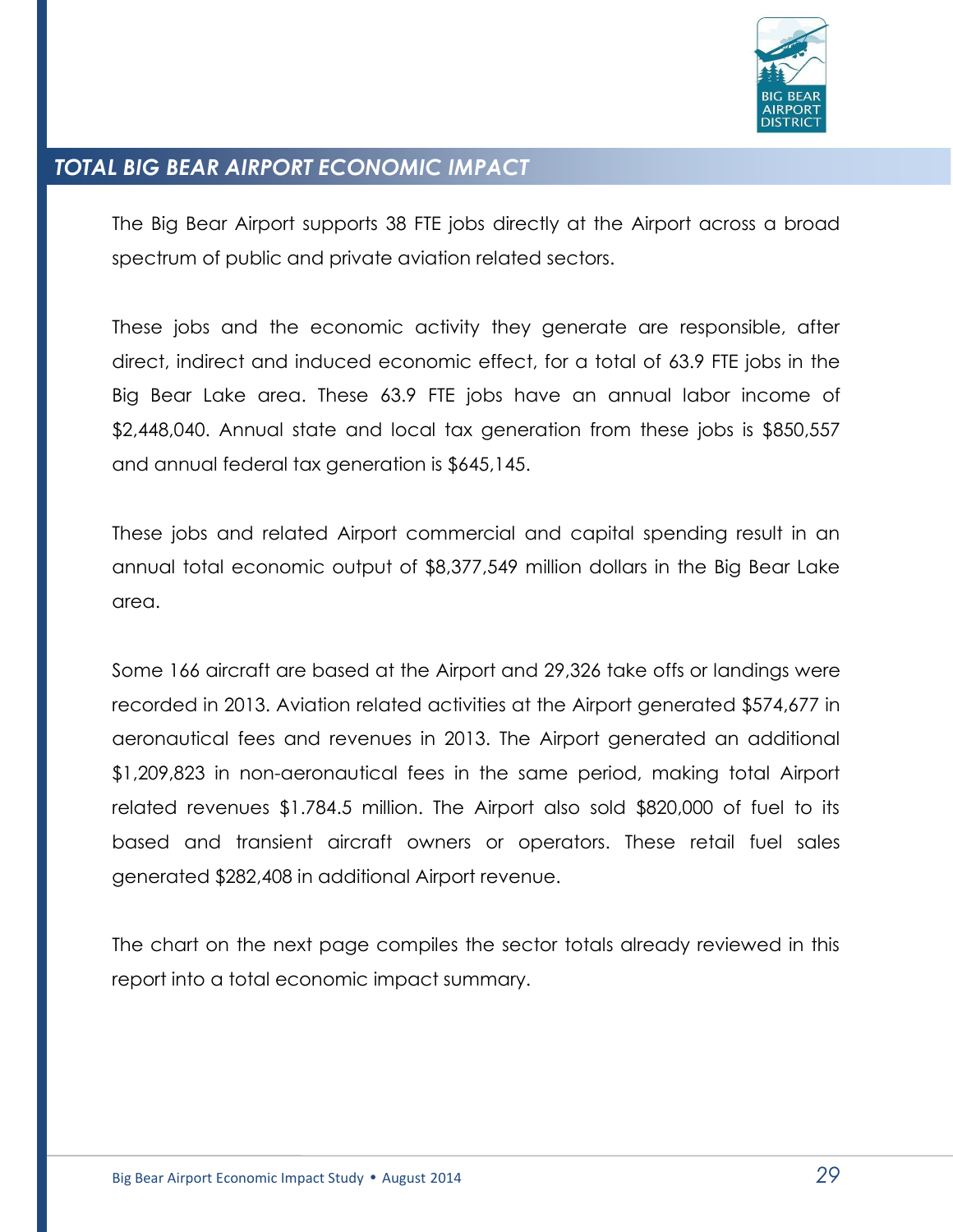

| <b>Total On-Airport Employment Economic Impact</b>    |                    |                                                |             |             |
|-------------------------------------------------------|--------------------|------------------------------------------------|-------------|-------------|
|                                                       | <b>Full Time</b>   | Labor                                          | Value       |             |
| Output                                                | <b>Equivalents</b> | <b>Income</b>                                  | Added       | Output      |
| <b>Direct Effect</b>                                  | 38.0               | \$1,620,322                                    | \$2,878,618 | \$6,034,969 |
| <b>Indirect Effect</b>                                | 6.8                | \$190,512                                      | \$363,603   | \$589,142   |
| <b>Induced Effect</b>                                 | 8.5                | \$287,377                                      | \$582,629   | \$847,006   |
| <b>Total</b>                                          | 53.3               | \$2,098,211                                    | \$3,824,850 | \$7,471,117 |
| <b>State&amp; Local Tax</b>                           |                    |                                                |             | \$724,808   |
| <b>Federal Tax</b>                                    |                    |                                                |             | \$554,320   |
|                                                       |                    | <b>AIRPORT FBO RETAIL FUEL SALES</b>           |             |             |
| <b>Retail Fuel Sales</b>                              | <b>Full Time</b>   | Labor                                          | Value       |             |
| Output                                                | <b>Equivalents</b> | <b>Income</b>                                  | Added       | Output      |
| <b>Direct Effect</b>                                  | 2.0                | \$98,210                                       | \$182,316   | \$217,271   |
| <b>Indirect Effect</b>                                | 0.2                | \$6,094                                        | \$13,335    | \$18,582    |
| <b>Induced Effect</b>                                 | 0.4                | \$15,636                                       | \$32,337    | \$46,555    |
| Total                                                 | 2.6                | \$119,940                                      | \$227,988   | \$282,408   |
| <b>State&amp; Local Tax</b>                           |                    |                                                |             | \$54,179    |
| <b>Federal Tax</b>                                    |                    |                                                |             | \$28,381    |
|                                                       |                    | <b>BIG BEAR AIRPORT COMMERCIAL SPENDING</b>    |             |             |
| <b>Commercial Spending</b>                            | <b>Full Time</b>   | Labor                                          | Value       |             |
| Output                                                | <b>Equivalents</b> | <b>Income</b>                                  | Added       | Output      |
| <b>Direct Effect</b>                                  | 2.2                | \$64,462                                       | \$94,163    | \$141,495   |
| <b>Indirect Effect</b>                                | 0.7                | \$16,014                                       | \$24,631    | \$34,388    |
| <b>Induced Effect</b>                                 | 0.6                | \$14,911                                       | \$21,866    | \$28,788    |
| <b>Total</b>                                          | 3.5                | \$95,387                                       | \$140,660   | \$204,671   |
| <b>State&amp; Local Tax</b>                           |                    |                                                |             |             |
| <b>Federal Tax</b>                                    |                    |                                                |             | \$44,107    |
|                                                       |                    |                                                |             | \$30,976    |
|                                                       |                    | <b>AIRPORT EMPLOYER CAPITAL SPENDING</b>       |             |             |
| <b>Capital Spending</b>                               | <b>Full Time</b>   | Labor                                          | Value       |             |
| Output                                                | <b>Equivalents</b> | <b>Income</b>                                  | Added       | Output      |
| <b>Direct Effect</b>                                  | 0.3                | \$23,376                                       | \$42,961    | \$80,029    |
| <b>Indirect Effect</b>                                | 0.2                | \$5,723                                        | \$9,330     | \$13,462    |
| <b>Induced Effect</b>                                 | 0.1                | \$4,349                                        | \$9,002     | \$12,955    |
| Total                                                 | 0.6                | \$33,448                                       | \$61,293    | \$106,446   |
| <b>State&amp; Local Tax</b>                           |                    |                                                |             | \$6,018     |
| <b>Federal Tax</b>                                    |                    |                                                |             | \$7,827     |
|                                                       |                    | BIG BEAR LOCAL AREA TOTAL VISITOR SPEND IMPACT |             |             |
| <b>Visitor Spend</b>                                  | <b>Full Time</b>   | Labor                                          | Value       |             |
| Output                                                | <b>Equivalents</b> | Income                                         | Added       | Output      |
| <b>Direct Effect</b>                                  | 3.3                | \$75,777                                       | \$130,577   | \$239,554   |
| <b>Indirect Effect</b>                                | 0.3                | \$12,139                                       | \$22,843    | \$34,215    |
| <b>Induced Effect</b>                                 | 0.3                | \$13,138                                       | \$27,195    | \$39,138    |
| <b>Total</b>                                          | 3.9                | \$101,054                                      | \$180,615   | \$312,907   |
| <b>State&amp; Local Tax</b>                           |                    |                                                |             | \$21,445    |
| <b>Federal Tax</b>                                    |                    |                                                |             | \$23,641    |
| <b>BIG BEAR AIRPORT TOTAL AIRPORT ECONOMIC IMPACT</b> |                    |                                                |             |             |
| <b>Visitor Spend</b>                                  | <b>Full Time</b>   | Labor                                          | Value       |             |
| Output                                                | <b>Equivalents</b> | Income                                         | Added       | Output      |
| <b>Direct Effect</b>                                  | 45.8               | \$1,882,147                                    | \$3,328,635 | \$6,713,318 |
| <b>Indirect Effect</b>                                | 8.2                | \$230,482                                      | \$433,742   | \$689,789   |
| <b>Induced Effect</b>                                 | 9.9                | \$335,411                                      | \$673,029   | \$974,442   |
| <b>Total</b>                                          | 63.9               | \$2,448,040                                    | \$4,435,406 | \$8,377,549 |
| <b>State&amp; Local Tax</b>                           |                    |                                                |             | \$850,557   |
| <b>Federal Tax</b>                                    |                    |                                                |             | \$645,145   |
|                                                       |                    |                                                |             |             |